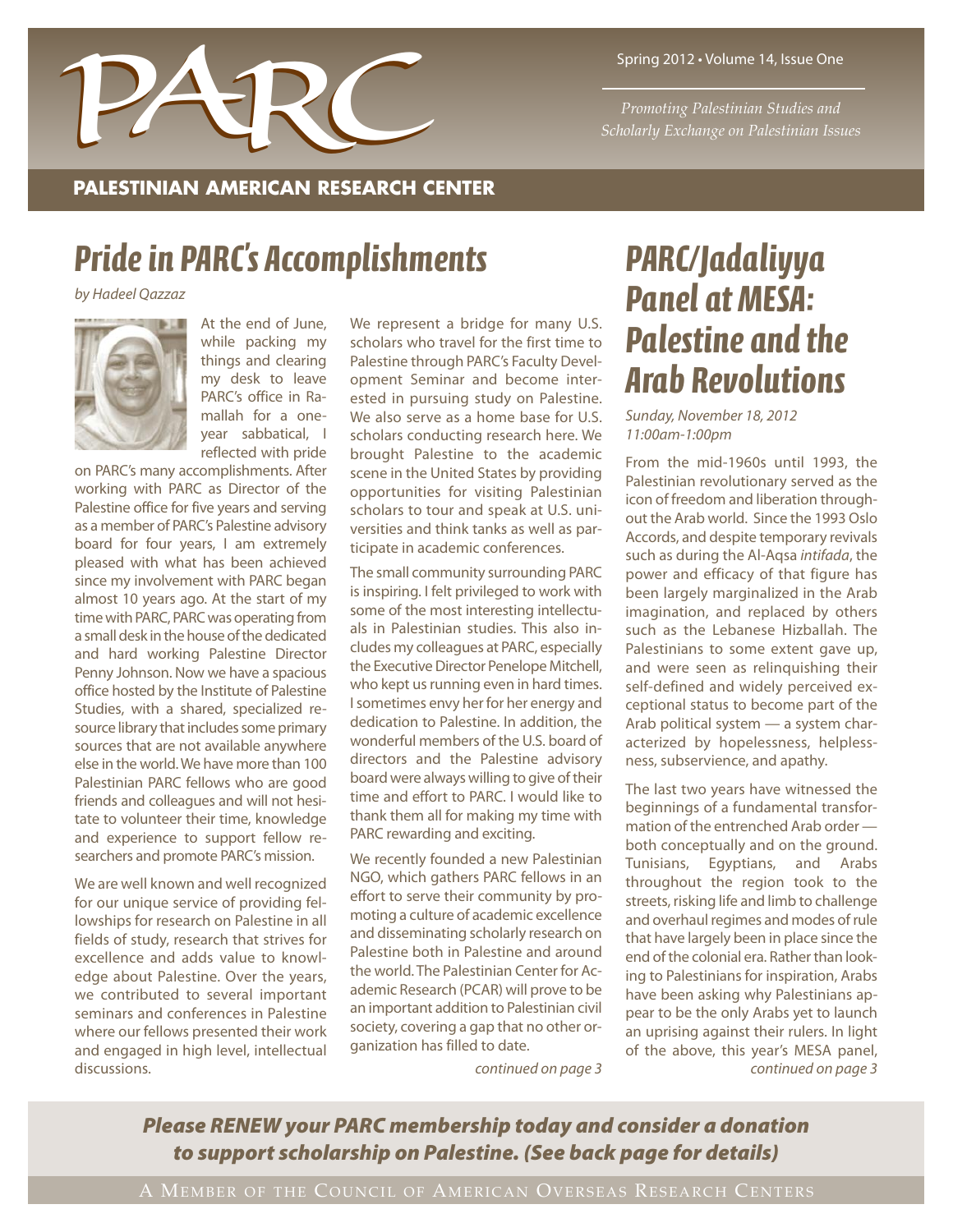## *Around the PARC*



*By Penelope Mitchell, Executive Director*

Though PARC is still struggling to secure funding for our Palestine office, other efforts to expand our work have been quite successful. Most notably, we celebrate the award of a **National EndowmentfortheHumanities (NEH) Fellowship Programs at International Research Institutions (FPIRI)** grant to PARC.

For each of the next three years, this new grant will fund a minimum of four and a maximum of eight months of post-doctoral research in the Humanities or research with a humanistic approach. We hope for a great pool of applicants so please spread the word about this unique opportunity.

In addition to the NEH/FPIRI fellowship competition, thanks to the U.S. State Department's Educational and Cultural Affairs Bureau (ECA), we are now running our **14thU.S.fellowship competition** for doctoral and post-doctoral research on Palestine. Concurrently, we have our annual **Palestinian fellowship competition,** also for doctoral and post-doctoral research. The primary source of funding for these fellowships is individual donors, including your donations to PARC. This year our fourth **Faculty Development Seminar** competition hastwo slotsset aside for faculty membersfrom Historically Black Colleges and Universities(HBCUs) and one for a faculty member from a Tribal College. These three slots will also be funded by ECA. PARC is particularly delighted to be able to reach out to HBCUs and Tribal Colleges and looks forward to the participation of their faculty members in our FDS experience. Finally, we encourage those of you interested in comparative research to explore the Council of American Overseas Research Centers'**Multi-country Research Fellowship** competition. The newsletter contains highlighted boxes with further information on each of these competitions.

Please join usfor our **PARC panel atthe annual meeting ofthe Middle East Studies Association** (MESA) in Denver on Sunday, November 18 at 11:00AM. The panel, entitled"Palestine and the Arab Revolutions,"is cosponsored with *Jadaliyya* and organized by two-time PARC fellow Sherene Seikaly, director of the Middle East Studies Center at the American University in Cairo. In addition to our panel, we will have a **gathering of fellows and friends on Saturday, November 17 from 3:30- 5:00PM.** This will be an opportunity to hear from PARC fellows about their research in Palestine and other updates from the field. The gathering will also include a **silent auction** of rare and beautiful Palestine posters donated to PARC by DanWalsh of the Palestine Poster Project Archives to help raise funds for PARC activities. So please come and bid often!

This newsletter presents the second installment of **profiles for our 2011-12 fellows**. This was a banner year with 21 U.S. and Palestinian fellows. Palestinians are looking at: family friendly practices in the workplace; one-state outcomes for conflicts in South Africa and Northern Ireland compared with conditions in Palestine/Israel; the effects of home demolition on Jerusalem families; recurrent pregnancy loss; and the early, Israeli 'leftist'settler movement. Our U.S. fellows are examining: concepts of citizenship under the British mandate; the occupation and the use of new media by the Israeli state; peace-building programs in Israel; the adaptation of militant organizations in Lebanon during and after war; and Palestinian environmental stewardship. I am sure you will agree this is quite an incredible range of topics.

PARC has made it to **Facebook andTwitter!** Thanksto our Social Media Intern, Leila Shebaro, office manager Basma Guthrie, and Project Manager Kaylan Geiger, we now have well over 3,000 followers on Facebook and over 100 followers on Twitter, and those numbers continue to grow rapidly. Facebook and Twitter have been especially helpful in getting the word out when our fellows publish online and in

#### **2012 PARC Board of Directors**

#### **Officers**

Najwa al-Qattan, *President* Rochelle A. Davis, *Vice President* Julie Peteet, *Secretary* Kimberly Katz, *Treasurer*

#### **Members**

Nathan Brown Beshara Doumani Dina Rizk Khoury Ann M. Lesch Zachary Lockman Loren Lybarger Jennifer Olmsted Susan Slyomovics Rebecca L. Stein Judith Tucker

#### **Palestine Advisory Board**

Mohammed al-Mbaid, *Chair* Najwa Rizkallah-Khader, *Treasurer* Mkhaimar Abusada Akram Daoud Anita Vitullo Khoury Mouin Rabbani Mira Rizek Nadim N. Rouhana Sabri Saidam

#### **U.S. Office**

Penelope Mitchell, *Executive Director* Basma Guthrie, *U.S. Office Manager* Kaylan Geiger, *Program Manager* Shelby Kinnaird, *Webmaster* 2500 Wisconsin Ave., NW, #141 Washington, DC 20007 **Phone:** 443-421-7910 **E-mail:** us.parc@gmail.com **Web Site:** *http://www.parc-us-pal.org*

#### **Palestine Office**

Ghada alMadbouh, *Director of Research* Amani Zghayer, *Office Manager* PO Box 549, Emil Habibi Street 4th Floor, Al Nahda Building Almasyoon, Ramallah West Bank, Palestine **Phone:** 972-2-297-4240 **E-mail:** *parcpal@gmail.com*

#### **Palestinian American Research Center Newsletter Spring 2012**

**Editorial Committee** Penelope Mitchell Basma Guthrie Kaylan Geiger Judith Tucker

Morris Cobern, *Editor* Ross Feldner, New Age Graphics, *Design & Layout*

This newsletter is published twice yearly, spring and fall, by the Palestinian American Research Center. Material for publication in the newsletter may be submitted to the U.S.office. PARC does not guarantee that any materials submitted will be published in its newsletter or in any other publication under its control. Publication by PARC will be determined solely by its officers and directors on a space-available basis.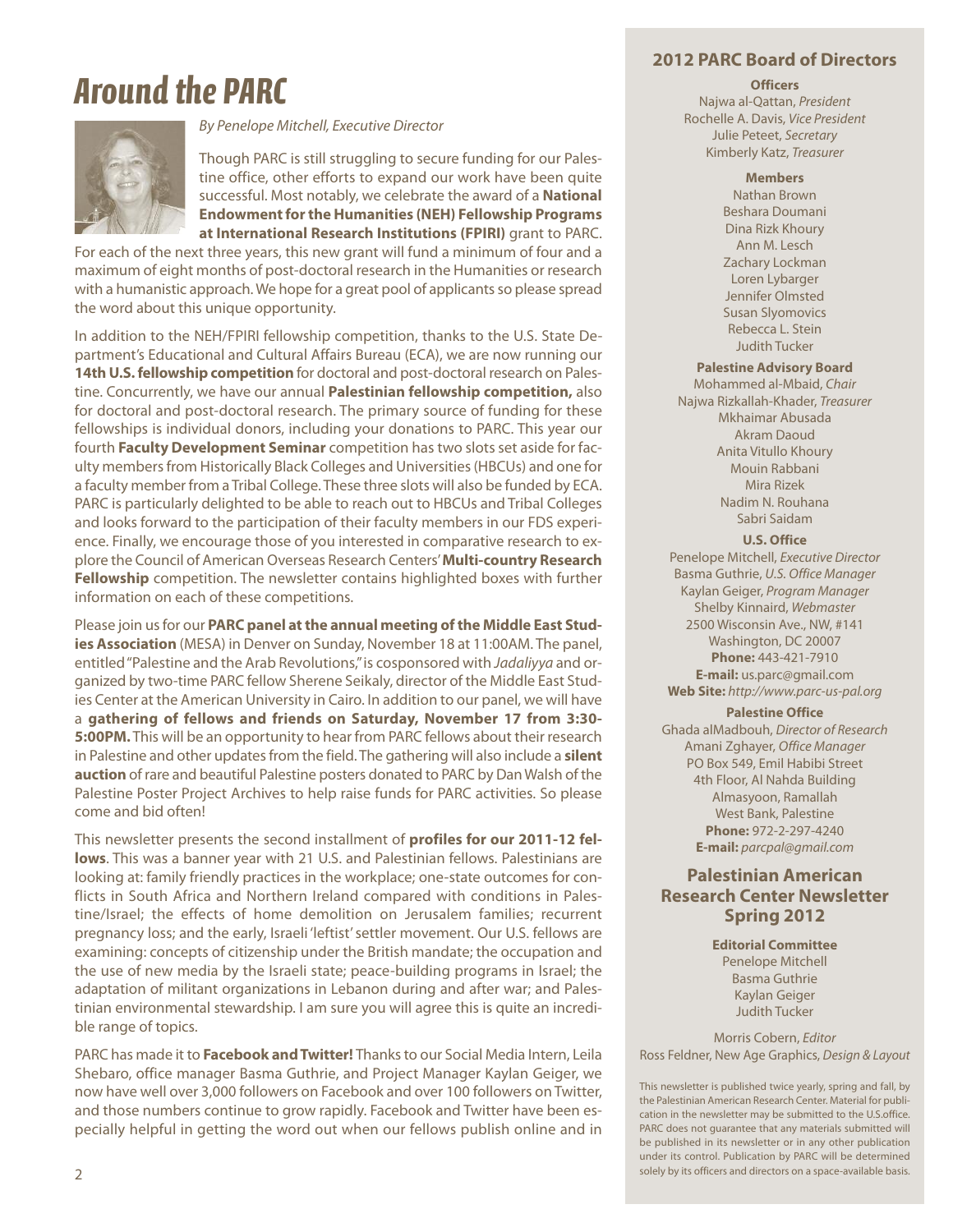keeping you posted about conferences, seminars, and a host of other Palestine events in both the United States and Palestine.

Next year, PARC will hold elections for two spots on the board of directors representing the PARC membership. This is your opportunity to become more involved in PARC and help shape our future. Please **consider running for office or nominate a colleague**.

To conserve costs, we have been experimenting with **distributing the newsletter electronically,** as we have been doing for our international members for the last several years. We will continue to send a hard copy of the newsletter to all institutional members and to anyone who requests it. However, the most important objective for the newsletter is that you read it! We believe the newsletter assists the community of scholars working on and interested in Palestine to stay connected by learning about current research, seminars and conferences, and other events and activities in the United States and Palestine. Please let us know your thoughts on your preferences for how you would like to receive the newsletter.

I look forward to seeing many of you at MESA.

#### *PARC/Jadaliyya Panel at MESA: Palestine and the Arab Revolutions (continued from page 1)*

cospnsored by PARC and *Jadaliyya*, will examine how these past two years of unprecedented political upheaval have reverberated among Palestinians and influenced their realities, strategies, and visions.

The panel begins with a challenge to the long held narrative on the absence of 'contentious politics' in the Arab world, through tracing the resurgence of Palestinian social movements in the context of the Arab revolutions. The panel shifts to a mapping of the role of women's movements in Palestinian politics and the influence of the Arab revolutions on Palestinians' visions and strategies for gender liberation and equality. The panel then moves to an exploration of Palestinian political activism in Egypt in the aftermath of the 2011 revolution. The panel ends with a case study that draws lessons from the Palestinian refugee resettlement from Iraq to envision various possible scenarios for Palestinian refugees in Syria. Together these papers shed light on multiple sites of political potentialities as well as Palestinian strategies and challenges in a rapidly shifting political context.

#### **Palestine and the Arab Revolutions**

Sunday, November 18, 2012 11:00am-1:00pm

**Chair,Discussant and Organizer: Sherene Seikaly,** Department of History, American University in Cairo (PARC alumni fellow)

#### **Panelists:**

**Fadi Quran**, MA in Democracy and Human Rights, Birzeit University, *A New Generation of Palestinian Revolutionaries?* (To be read by Sherene Seikaly)

**Halla Shoaibi**, S.J.D candidate, Fulbright Scholar,Washington College of Law, American University, *The Arab Revolutions: Rethinking Women's Activism in Palestine*

**Tahreer Araj**, Assistant Professor, Institute for Gender and Women's Studies, American University in Cairo (PARC alumni fellow), *Does the Road to Freedom Begin in Cairo? Palestinian Political Activism in Egypt*

**Noura Erakat**, Freedman Teaching Fellow, Temple Law School, *Palestinian Refugees and the Syrian Uprising: Filling the Protection Gap During Secondary Forced Displacement*

### *Around the PARC Pride in PARC's Accomplishments*

*(continued from page 1)*

I am proud that during my sabbatical year, a PARC fellow, Dr. Ghada alMadbouh, a young and promising political scientist from Birzeit University, will manage PARC's Palestine office. Dr. al-Madbouh is a symbol of PARC's mission coming true. As a young woman scholar, she benefited from PARC's support to develop her excellent research and speak at international conferences, and now she has returned to serve in a Palestinian university. Dr. alMadbouh believes in what PARC can do and will be able to bring the organization to new levels of recognition and success.

I will always be committed to supporting PARC and will continue to contribute to its achievements. I hope that I will be back on board again soon to serve in any needed capacity. In the meantime, I will continue to promote PARC's mission among fellow academics and encourage them to donate to and support PARC's work in Palestine and the United States.

## *Spread the Word Call for HBCU and Tribal College Applications* for **FDS**

PARC encourages faculty members at Historically Black Colleges and Universities and Tribal Collegesto apply for PARC's 2013 Faculty Development Seminar to Palestine. Full funding is available for two professors from HBCUs and one professor from a Tribal College.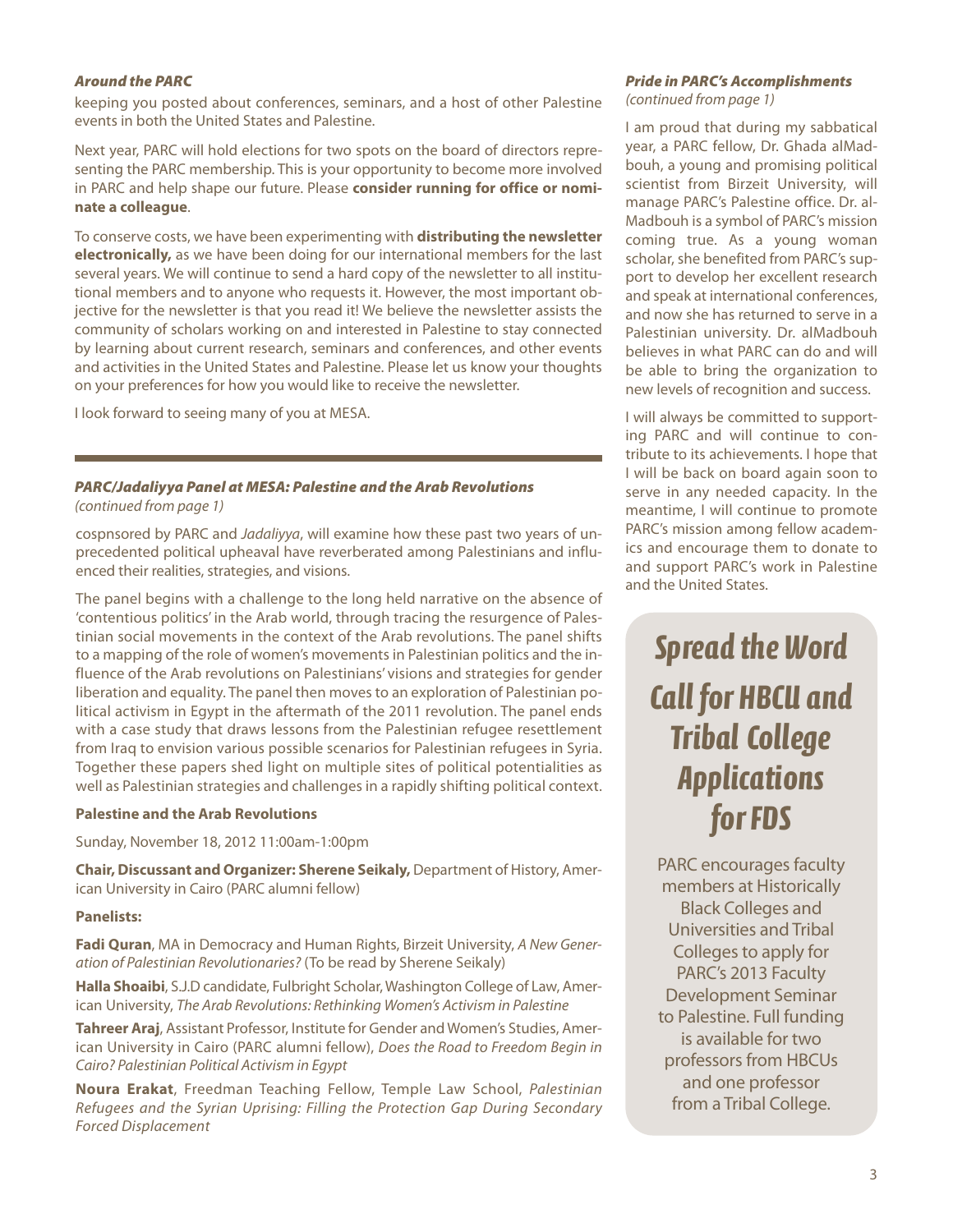

### *Lauren Banko*

**The'Invention'of Palestinian Citizenship: Discourses and Practices, 1918-1936**

Lauren Banko's research historicizes two distinct discourses of citizenship development under the Palestine Mandate. Banko's work analyzes how the Palestinian Arab concept of a Palestinian citizen developed alongside and differed from the citizen as promoted by the British administration. The first discourse that Banko investigates is the definition and legislation emanating from the British and League of Nations officials who essentially created a recognized Palestinian citizenship that was codified in 1925. The British discourses that surrounded this citizenship had a great deal to do with British conceptions of a citizen, national, and subject, as well as the proper status of Palestine within their empire and the obligations of the mandatory to the Jewish national home policy. As a result, the concepts of 'the national' and 'the citizen' conflicted during the Mandate.

The second discourse that Banko investigates is how the populist, non-notable and staunch anti-Mandate Palestinian Arab leaders at home and in the Diaspora, which numbered in the tens of thousands by the latter 1920s, defined, conceptualized, framed and discussed the citizen and the national. In effect, former Ottoman natives, born in Palestine and later finding themselves in Diaspora, lost their Ottoman nationality and were refused Palestinian citizenship due to restrictive clauses in the citizenship order that prevented the *ipso facto* grant of citizenship to emigrants who habitually resided outside of Palestine. Specifically, the Arabs demanded that citizenship be granted as it was under the Ottoman Empire: by both *jus sanguinis* and *jus* soli qualifications. Banko analyzes how these populists used public forums, social, religious, student and political organizations, as well as strikes, petitions, newspaper columns and propaganda to popularize their particular version of citizenship. This stance can be viewed as the formation of a counter-definition of citizenship by the Palestinians to the British legislation on this identity.

Banko's work brings a new focus to an important and understudied element of Palestinian state-formation history as well as to the study of internationalism and mandates in the twentieth century Arab Middle East. In the current Palestinian historiography, a study that covers Mandate-era citizenship legislation and its counter-discourse by the populists does not exist. The process of 'inventing' an apolitical Palestinian citizenship was unlike anything else the British had done in their colonial empire. Banko's research will also open avenues for further work on the history of citizenship under other colonial structures in the Middle East.

Lauren Banko is a Ph.D. candidate at the University of London, School of Oriental and African Studies. She may be reached at *lauren.banko@soas.ac.uk.*



### *Mahmoud Abubaker*

**Family-Friendly Work Practices in Palestinian Organizations**

Mahmoud Abubaker is investigating the nature of and reasons for the adoption of Family-Friendly Practices (FFPs) by organizations in Palestine. There are many types of FFPs adopted by various employers in developed and developing countries, such as flextime and part-time work, maternity and parental leave, and childcare centers. These practices have emerged in the West after women joined the workforce in large numbers and then struggled for decades to balance the traditional responsibilities of homemaker with the challenges of being a worker and eventually a career woman.

Abubaker's study, in addition to researching the reason for and nature of FFPs in Palestine, seeks to explore the viewpoints of both the employer and the employee concerning the impact of FFPs and their contribution to improving industrial and organizational performance. Utilizing flex time, for example, may enhance an employee's capacity to manage childcare requirements and thus leave him/her able to concentrate on work free from family pressures. Abubaker will utilize a qualitative approach based on indepth interviews at two large organizations in the West Bank and the Gaza Strip. Both organizations have a good reputation in the marketplace, show high profitability, and have well-established human resource systems, including FFPs. Abubaker will conduct interviews with a cross-section of employees and managers in different departments in both organizations.

Abubaker's study aims to highlight how FFPs contribute to the development of the workforce in Palestine. In this respect, it is important to address the gender dimension of labor, including the'double-burden'of women who desire to achieve at work and yet be good family providers. The implementa-

*continued on page 9*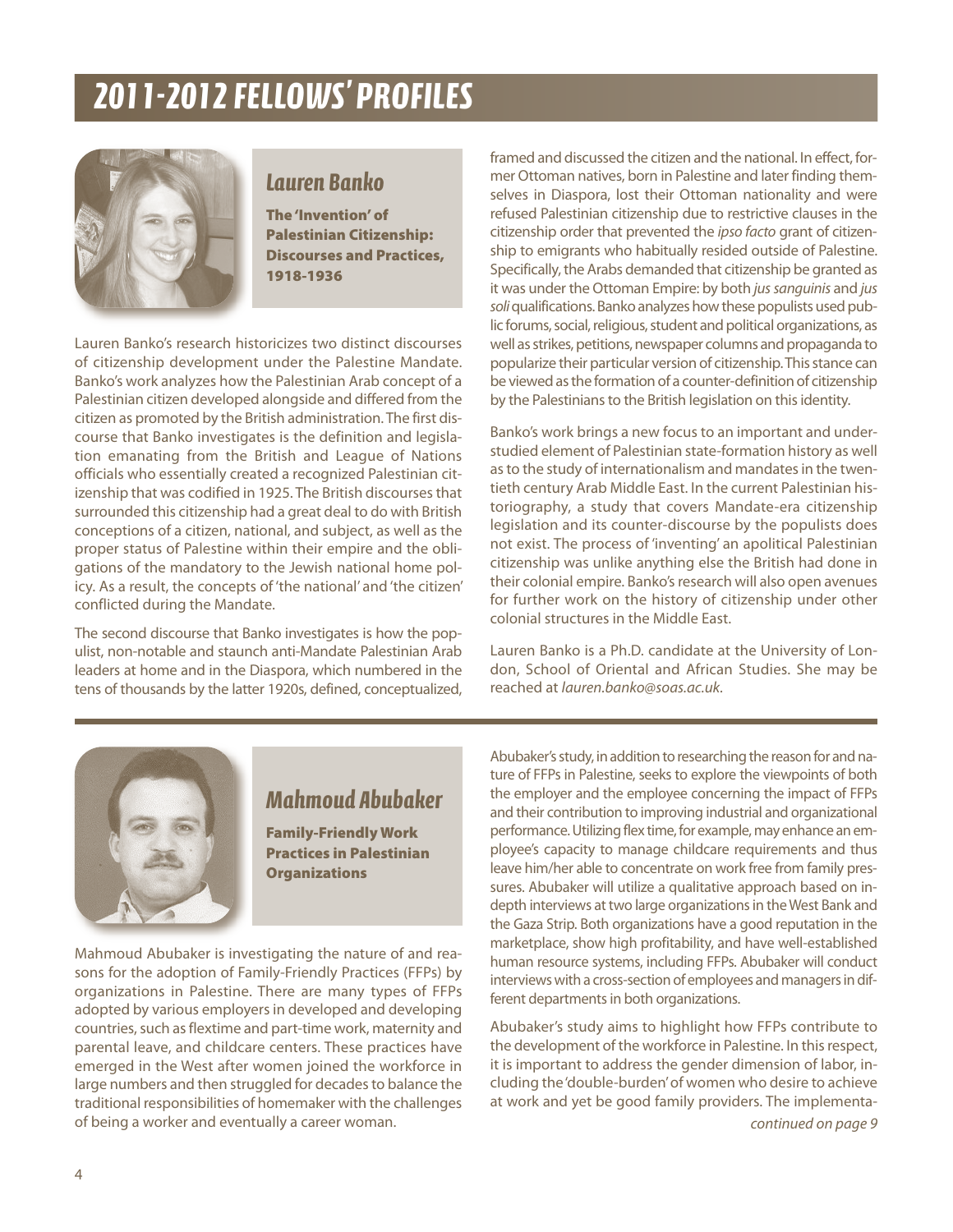

### *Rebecca L.Stein*

**Digital Occupation: New Media and the Israeli Military Occupation**

The popular revolutions within the Middle East have drawn attention to the ways that social movements and mass protest can be enabled by *new media*, meaning digital, computerized, or networked information and communication technologies. Yet, these instances are merely the most prominent examples of a phenomenon with a much broader regional scope, illustrating the ways that varying communities and constituencies within the region are employing these new technologies for political purposes. Rebecca L. Stein's research investigates the political role that new media are now playing within another Middle East theater: Israel's occupation of Palestinian territories. Counter to the narrative of digital utopianism that attended the examples of Egypt and Tunisia, the Israeli case directs our attention to the ways that new technologies can also be employed by state actors and institutions for repressive political ends.

Several questions lie at this project's core: How has the state's usage of social media altered its management of the occupation, its tactics of information dissemination and counterinsurgency, and the everyday practices of statecraft where the occupation is concerned? How has the increasingly pervasive usage of social media among the Israeli armed forces altered the everyday experience of soldiering? And in turn, how have these technologies changed the work of Israeli human rights organizations and anti-occupation activists in their efforts to document and protest against human rights abuses in the Palestinian territories?

Contrary to much of the existing scholarship on new media, with its focus on the ways new media aids political resistance in the hands of disenfranchised populations, Stein's research focuses heavily on the ways new media are being deployed within hegemonic Israeli institutions. While there is a growing scholarship about the import of such technology within divergent geopolitical contexts, there is scant work on either the Israeli or Palestinian cases. Using interdisciplinary methods, this project aims to reconsider the everyday workings of the Israeli occupation, and protest against it, through questions about new technology usage.

Rebecca L. Stein is an associate professor in the department of Cultural Anthropology at Duke University. She may be reached at *rlstein@duke.edu.*



### *Omar Imseeh Tesdell*

**Hidden Ecologies: A spatial history of Palestinian agriculture in the West Bank**

Omar Tesdell's research seeks to understand the articulation of Palestinian environmental groups and farmers and agricultural science interventions. To address this lacuna, his study will follow the soil and water conservation programs that have been implemented in theWest Bank since 1967. Soil and water conservation offers an opportunity to explore environmental stewardship practices that continue to garner significant attention today, especially given growing concern over the effects of climatic change. These local practices play a decisive role in the ability of Palestinian cultivators and communities to adapt to environmental shifts. Tesdell's study focuses primarily on the impact of the *agronomic regime of knowledge* on the practices of Palestinian cultivators, and secondarily on the connections of this *agronomic regime of knowledge to the spatial regime of occupation.* In contrast to the numerous studies of economic or political change in Israel/Palestine, Tesdell's research will illuminate a previously unexplored emergence of Palestinian environmental thought and contribute to a wider discussion on the politics of scientific knowledge and environmental change.

Tesdell's investigation reveals the contested status of agricultural development and environmental conservation among Palestinian farmers and environmental groups. This will enable the reconstruction of a *spatial history*, in other words, the historical emergence of a landscape of agricultural variation, adaptation and vulnerability for Palestinian farmers. This is a landscape produced by the conjuncture of scientific knowledge, political forces, and ecological processes in the West Bank.

If the vitality of West Bank agroecologies is to be ensured, Tesdell contends that the role of agronomic science in transforming the West Bank must be explored. Conceptually, Tesdell's research raises questions about politics of agricultural science and conservation from the vantage point of cultivators and environmental groups in the Middle East, where there is a longstanding dearth of environmental research. His study will also illuminate the production of space, nature, and vulnerability in the context of political upheaval and climatic variability. This is of particular significance for research on food and climate change in a politically fraught, environmentally fragile, and deeply significant part of the world.

Omar Tesdell is a Ph.D. candidate at the University of Minnesota. He may be reached at *otesdell@umn.edu.*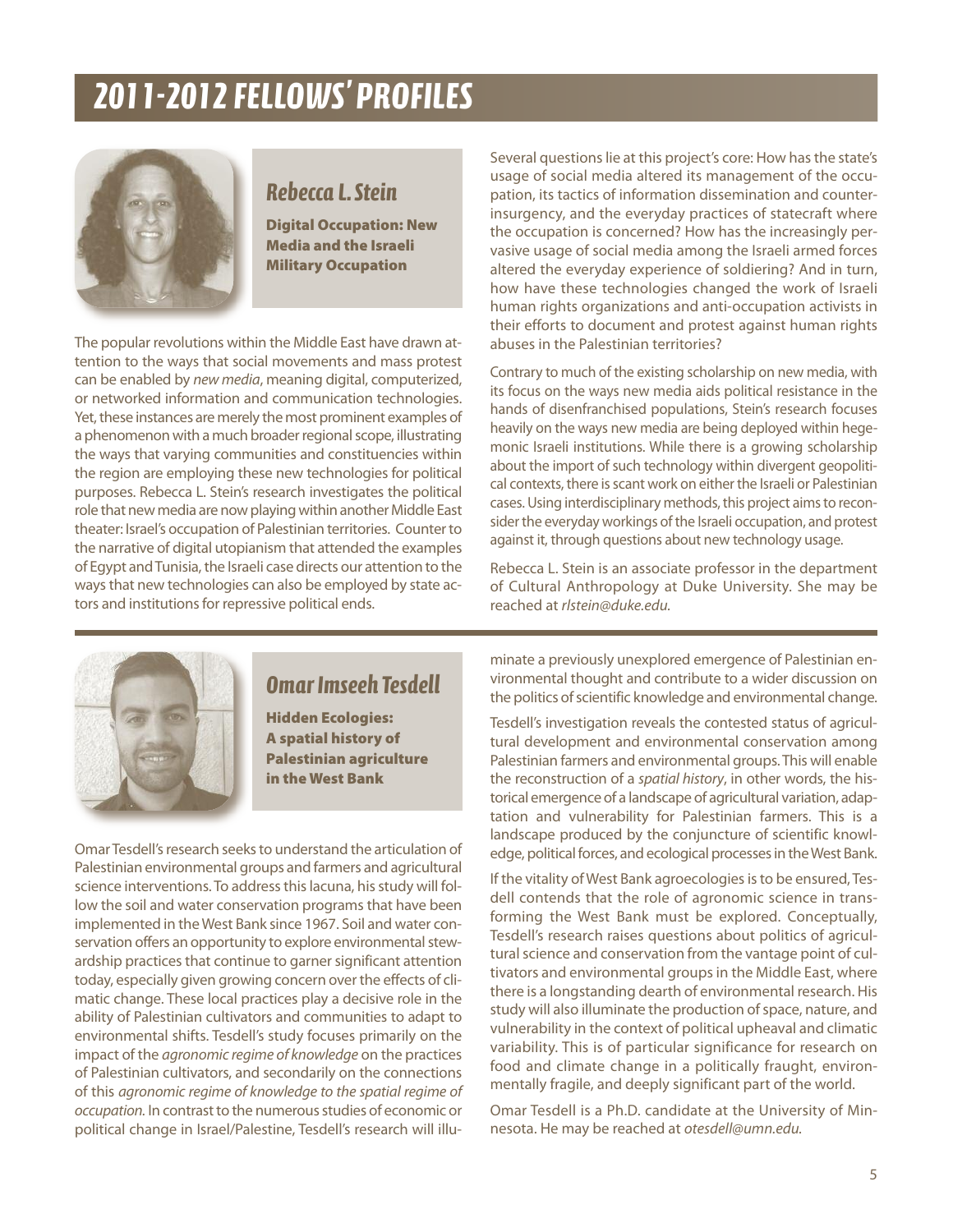

### *AreejSabbagh-Khoury*

**Constructing colonial sovereignty in Palestine: Archive, political economy, and collective memory among the Kibbutzes of Hashomer Hatzair in Marj Ibn'Amr (1936-1956)**

The central question of Areej Sabbagh-Khoury's research is how a political settler movement, *Hashomer Hatzair*, perceived as a radical leftist movement in Israeli public discourse, negotiated the contradiction between its professed commitment to a "brotherhood of peoples" and its central role in constructing Jewish colonial sovereignty in Palestine. Sabbagh-Khoury's research focuses on three instances of sovereignty used to establish a colonial presence: the use of historical archives to establish sovereignty, conventional territorial sovereignty, and the construction of "collective memory."

The first instance of sovereignty Sabbah-Khoury examines is the practice of establishing sovereignty over the historical archive. Despite extensive research in Israel/Palestine using archives, the archives themselves and their organization and categorization have usually not become a subject of research. Sabbagh-Khoury will probe the history of the establishment of specific archival categories as a way of challenging the conventions and narratives that are structured by the archives' own more inherent categories.The second instance deals with sovereignty in terms of territory, population management, and

property. Since the late 1920s, the *Hashomer Hatzair* movement was a partner in the process of colonizing Palestinian lands. Beginning with the *Nakba* in 1948, this process advanced in three ways: by controlling refugees' lands, by controlling refugees'property, and population management. The third instance deals with constructing a 'collective memory' that makes the exercise of sovereignty legitimate in the eyes of its subjects. In this regard, Sabbagh-Khoury traces the memory construction process of a leftist movement that espouses "brotherhood of peoples" while it simultaneously pursues a colonial endeavor. Her research examines which pre-1948 memories were deleted and which remained.

Focusing on a network of *Hashomer Hatzair* kibbutzim in Marj Ibn 'Amr with a long history of involvement in the region and one of the earliest sites of Zionist Labor settlement, Sabbagh-Khoury's study relies primarily on archival research. The documents she will examine include the minutes of the weekly kibbutz meetings between 1936 and 1956, the movement's own archive, the Central Zionist Archive in Jerusalem, the Israel State Archive, and a representative sample from Mapam's daily newspaper, *'AlHamishmar*, from itsinception in 1943 to 1956.

Sabbagh-Khoury's study underscores the role that the selfproclaimed Zionist 'left' played in the colonizing processes, and investigates the formation of this'leftist'ideology as distinct from that of the political 'right.' She will challenge institutionalized frameworks of history-making by looking critically at the categories of'left' and'right' in Israel.

Areej Sabbagh-Khoury is a Ph.D. Candidate in Sociology and Anthropology at Tel-Aviv University and an associate researcher at Mada al-Carmel, The Arab Center for Applied Social Research. She may be reached at *areejsabbagh@gmail.com*.



### *Fadel A.Sharif*

**Association between Endothelial Nitric Oxide Synthase Gene Polymorphisms, Haplotypes, Plasma Nitric Oxide Level and Idiopathic Recurrent Pregnancy Loss**

Recurrent pregnancy loss (RPL) in the Gaza Strip is encountered in about 3-4% of pregnant women. This anomaly constitutes a major social and emotional problem. The known causes of RPL include a wide variety of factors, such as parental chromosome abnormalities, uterine abnormalities, acquired and hereditary thrombophilia (a clotting disorder), endocrinologic disorders(hormone disorders), immunologic factors, infections, and environmental factors. In about 50% of RPL cases, however, the cause is unknown. Fadel A. Sharif's research addresses the association between endothelial nitric oxide synthase (the enzyme that catalyzes the synthesis of nitric oxide) gene polymorphisms (genetic alterations) on the level of nitric oxide synthase enzyme and RPL. The study group consists of women between 18 - 35 years old from the Gaza Strip who have had at least three unexplained RPLs.

Genetic association studies are valuable for understanding the contribution of specific genetic factors to the development of RPL. For example, particular polymorphismsin factor V Leiden, factor II prothrombin, and methylenetetrahydrofolate reductase genes, which are hereditary clotting disorders, are significantly associated with RPL, and administration of *continued on page 9*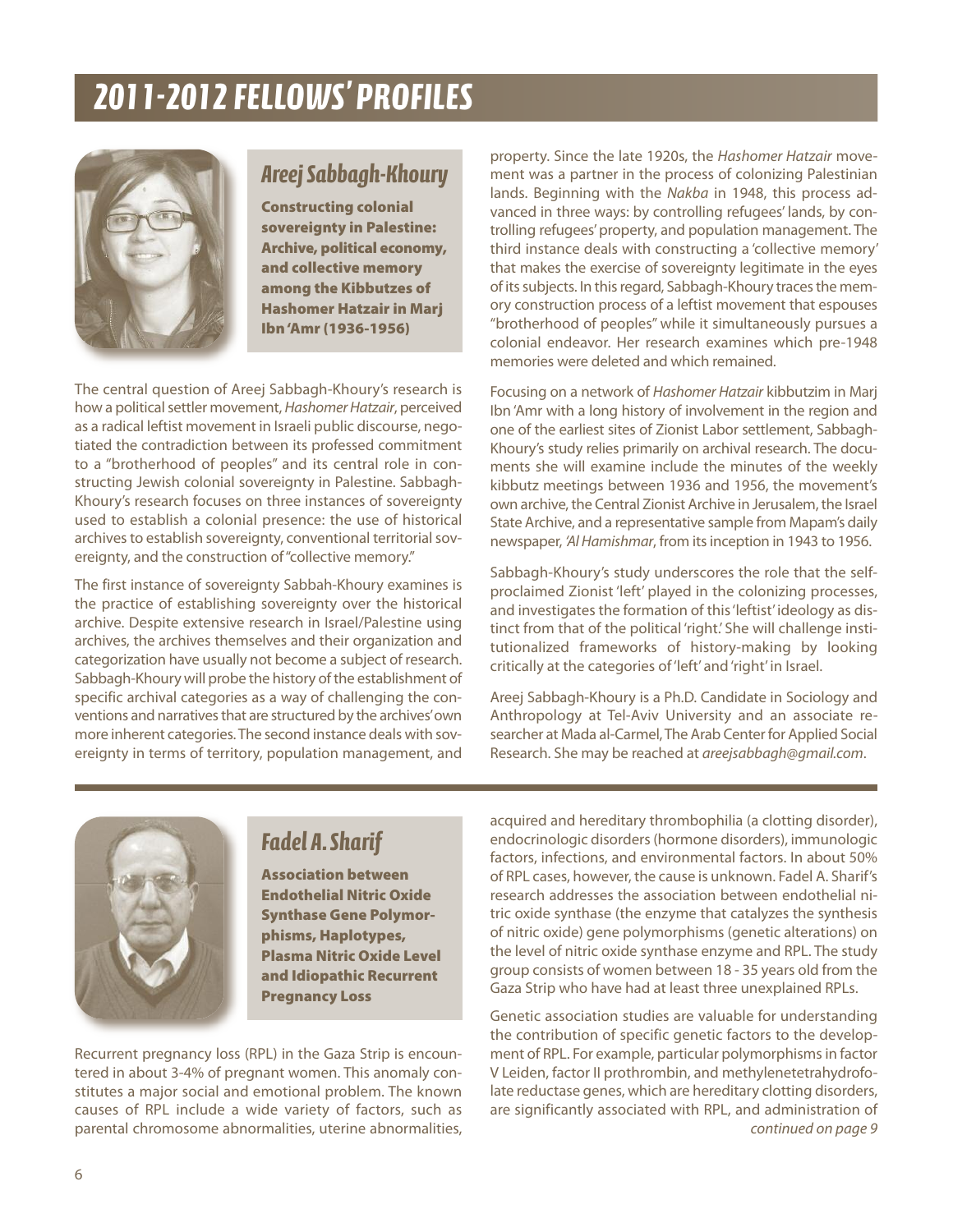

### *Karen Ross*

**Sowing Seeds of Change? Education for Partnership Between Jews and Palestinians in Israel**

After more than 60 years of statehood, Israel faces internal conflicts between majority and minority groups as serious as its tensions with neighboring countries. While education is seen as crucial for social change, it is still unclear how educational encounter programs bringing together Jewish and Palestinian citizens facilitate positive change in Israeli society. Karen Ross explores how participation in programs bringing together Palestinian and Jewish youth in Israel influences their subsequent life choices and worldviews, particularly in relation to structural inequalities faced by Palestinian citizens.

Ross'research examines these questions through a comparative case study of two organizations working with Jewish and Palestinian Israeli youth. She utilizes a three-pronged approach in her data collection: in-depth, life history interviews with organization alumni as well as with former and current organization staff and board members; social network analysis to map relationships developed and sustained throughout the

years; and observations of program activities and staff meetings to understand better how organizational ideologies are put into practice. These multiple layers of data help address the inter-connected questions this project seeks to answer.

Ross'research re-examines what it meansfor educational and peace-building programs to have an impact on the society within which they are embedded. Practically, she seeks to provide a new methodological approach for understanding the societal impact of organizations whose work focuses on relations between Palestinian and Jewish Israelis. The focus on alumni spanning a range of ages, use of life history interviews, and use of a comparative perspective fill an important gap in research on the long-term impact of peace-building activities in Israel/Palestine. Moreover, the nature of this project makes it relevant well beyond the constraints of a single discipline, with Ross bringing together theoretical and methodological components from sociology, education, psychology, and the inherently interdisciplinary field of conflict resolution. From a geographic perspective, research on programs designed to promote peace-building speaks to any number of locations plagued by ongoing conflict. Given the urgent nature of the conflict between Jewish and Palestinian citizens in Israel, Ross' project addresses questions important not only in an academic context, but also in the practice of peace-building—in Israel and elsewhere.

Karen Rossis a Ph.D. candidate at Indiana University. She may be reached at *ross26@indiana.edu.*



### *Hasan S.Ayoub*

**The Palestinian-Israeli Conflict: A One-State Solution? Comparing the Conflicts in Palestine/Israel, Northern Ireland, and South Africa**

In some cases, such as South Africa and Northern Ireland, ethno-national conflicts were resolved by creating more integrative, unified political entities. Yet other cases witness ethno-national conflicts resolved by establishing distinct, separate political entities. Hassan S. Ayoub's research seeks to understand what underlying conditions of a conflict trigger integration dynamics and processesin their resolution in order to inform our understanding of how conditions in the Israeli-Palestinian conflict have thus far led to a separation and partition phenomenon. Ayoub contends that the most important factors determining the outcome of ethno-national conflicts are the superordinate group's features and organizational structure within its system of domination over the population that it aims to subordinate and control. In the case of Israel, integral systems of domination and their structures are more coherent and persistent than the modular systems that existed in South Africa's and Northern Ireland's conflicts.

Ayoub examines the effects of interrelated processes that determine the outcome of ethno-national conflicts. First, he considers the actual processes involved in founding the dominant state or superordinate group in the three conflict case studies he examines: Israel/Palestine, South Africa, and Nothern Ireland. Second, he identifies the methods of segregation that the dominant state or superordinate group implements over the subordinate group. Finally, he evaluates the cohesiveness of political actors within the dominant group. Ayoub then compares the dominant group's cohesion with the extent to which the corresponding subordinate group's political strategies are consistently cohesive. In each of these conflict case studies, Ayoub also outlines the role that external factors play at critical junctures of conflict development and res*continued on page 9*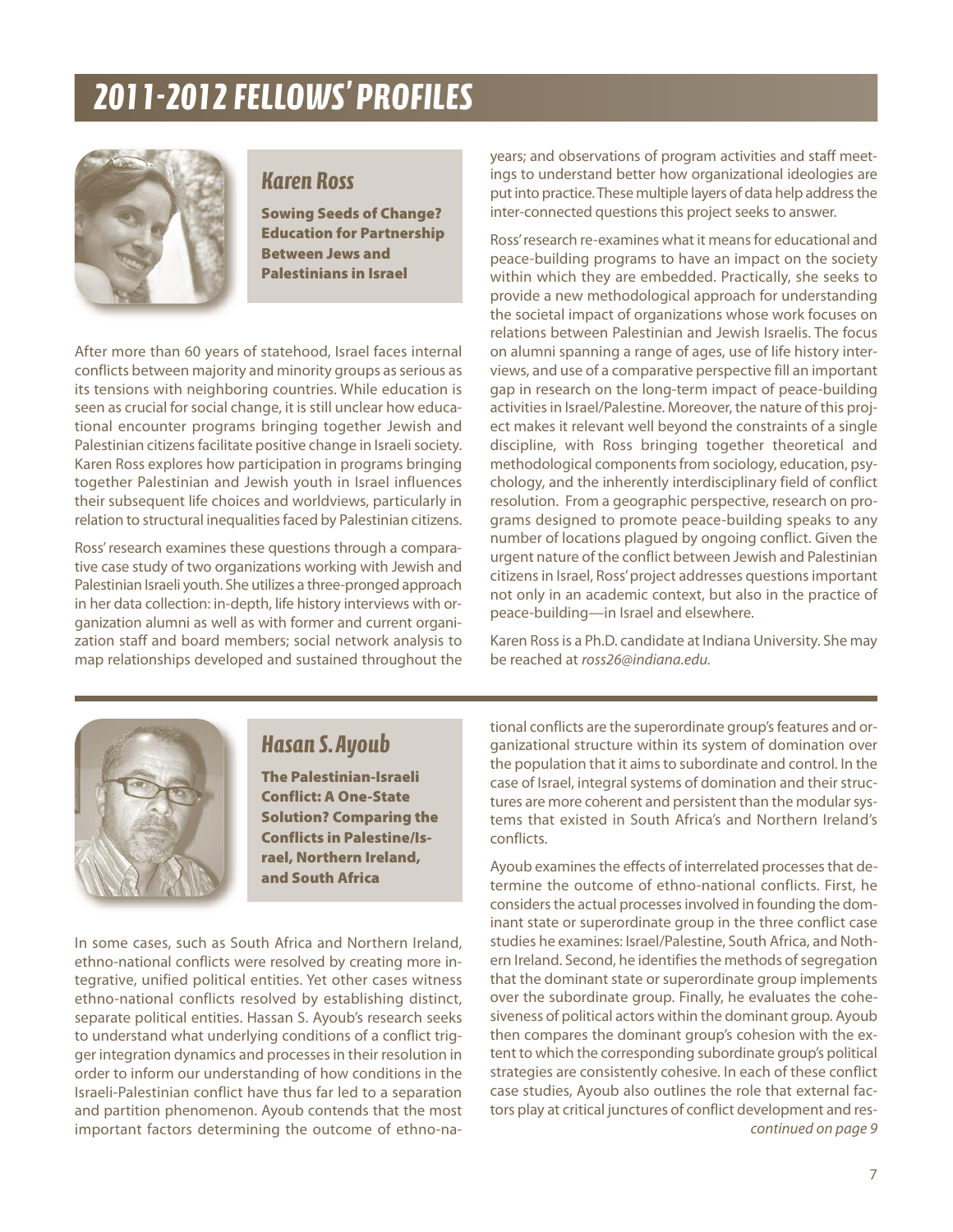

### *Sarah Elizabeth Parkinson*

**Reinventing the Resistance: Order andViolence among Palestinians in Lebanon**

Sarah Elizabeth Parkinson's research project examines militant organizations' adaptation in wartime Lebanon. Parkinson asks the questions: What is the impact of war on militant organizations' structures and behaviors? How do different conflict environments—for example, guerrilla warfare or military sieges shape organizational form? What effect does armed conflict have on organizational solidarity and post-war violence?

Based on nearly two years of fieldwork, Parkinson's project uses a blend of ethnographic techniques, social network analysis, and archival research to trace organizational evolution across seven Palestinian refugee camps in three Lebanese cities. She examines in detail relations both within and among political and social groups including Palestinian militant organizations, humanitarian and social aid groups, the United Nations Relief and Works Agency for Palestine Refugees in the Near East, Lebanese political parties, and foreign governments.

Parkinson argues that current theories of civil war and occupation violence cannot account for patterns of organizational behavior on the ground during or following armed conflict. Rather, her research holds, civil war and occupation violence restructure local and regional social relationships, producing distinct patterns of meso-level decision-making and creating tension between local leadership and national command structures. From this viewpoint, Parkinson contends that in the case of the Lebanese Civil War, local Palestinian parties'different internal structures interacted with geographically distinct combat environments to produce new local power constellations and decision-making practices. Parkinson argues that analyzing these processes has become especially consequential to understanding forms of political power, protest, and solidarity among Palestinian refugees in postwar Lebanon, especially in situations of deep poverty and social exclusion.

Sarah Elizabeth Parkinson is a doctoral candidate in the Department of Political Science at the University of Chicago and a Post Doctoral Fellow at the Institute for Middle East Studies at George Washington University. She may be reached at *sparkinson@gwu.edu.*



### *Sana Khsheiboun*

**The Meaning of Home and the Impact of its Loss on the Palestinian Family in East Jerusalem**

Home is a significant space for families and individuals psychologically, socially and politically. Building a home is usually a symbol of personal achievement, and the trauma of losing a home may cause psychological, familial, social, and economic problems. Various studies have examined the impact of home loss on the individual, specifically focusing on the impact of home demolition and loss on children and women. Human rights organizations, on the other hand, have examined the impact on individuals and families as a result of violating the right to housing from the perspective of international humanitarian law. Sana Khsheiboun's research aimsto map and analyze the significance for Palestinian families in East Jerusalem of home and the subsequent impact of its loss in the aftermath of house demolition.

Khsheiboun's main research question is: What is the impact that the loss and destruction of a home has on the family unit,

family roles, and coping strategies among family members? Her research employs a qualitative approach, looking at reality as a subjective process of continuous social construction to which subjects assign meaning. This approach appropriately addresses multifaceted and dynamic perceptions of personal experiences and coping, mining the many layers of meaning that are influenced by interactions in social, psychological, political, and economic contexts and the subjective interpretations of the participants. She will conduct semi-structured interviews with family members, narrative analyses of the interviews, and participant and non-participant observations.

Khsheiboun's research will contribute to the body of theoretical knowledge on the significance of'home'for families who live in conflict zones, providing a deeper understanding of the impact of the violent loss of home on individuals and families. By taking a psycho-social approach and carefully mapping the violations of children's and parents' rights, her research will aid service providers in assessing the situation of families following home demolition and in developing new interventions based on psychological support to help families to cope with their loss. Her work will also assist human rights organizations to expand advocacy programs to ensure safe housing based on a human rights approach.

Sana Khsheiboun is a Ph.D. candidate at Hebrew University. She may be reached at *freecana@gmail.com.*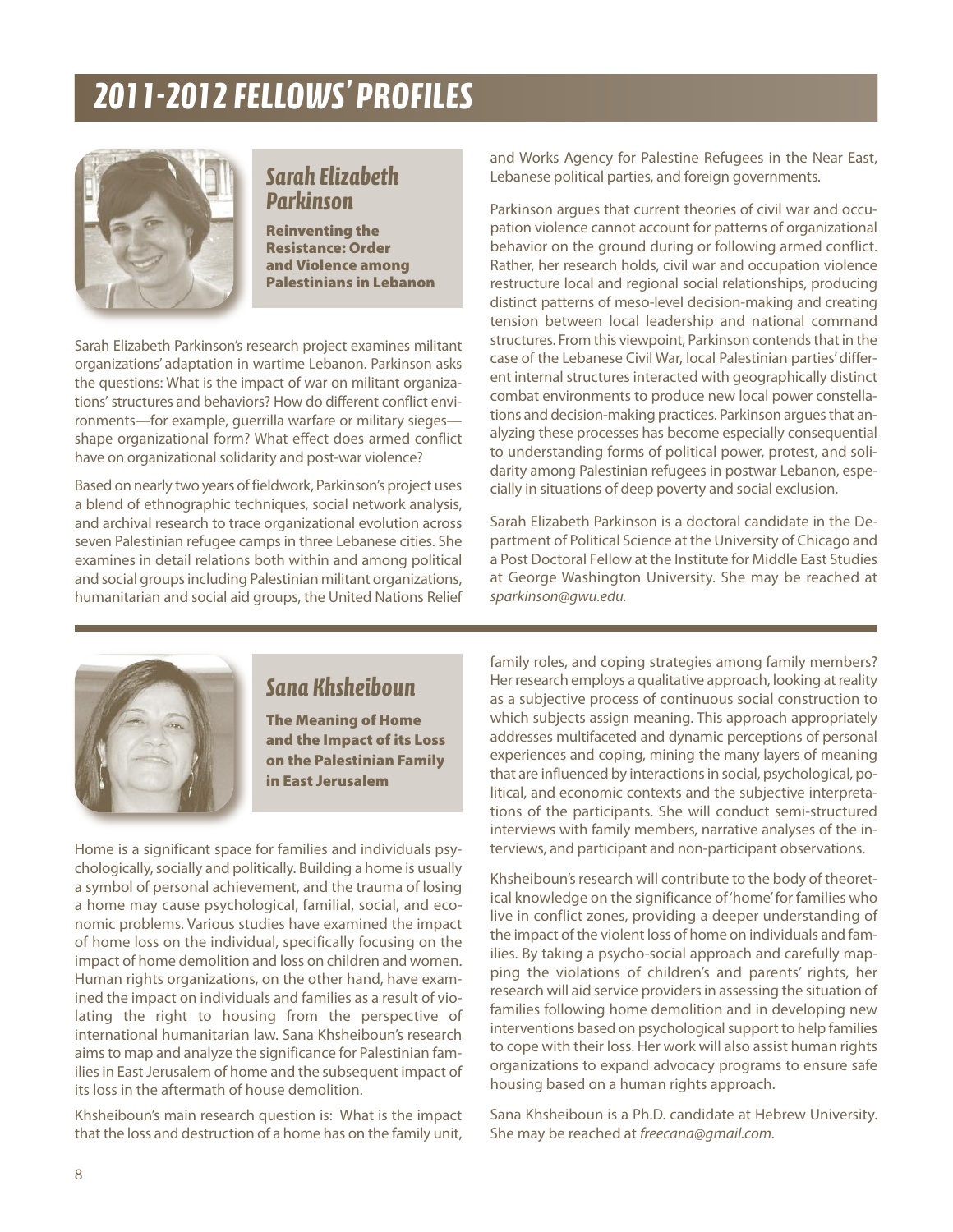#### *Profile: Mahmoud Abubaker*

*(continued from page 4)*

tion of adequate FFPs by organizations ought to increase the number of women able to enter the labor market as well as improve the quality of the workplace and the ability of these women to make a significant contribution to both their fam-

#### *Profile: Fadel A. Sharif*

#### *(continued from page 6)*

appropriate doses of anticoagulants (blood thinners) during pregnancy to people with those polymorphisms has shown some successin maintaining pregnancy. However, RPL cases without disposing genes'polymorphisms and those who are not responsive to anticoagulant administration are frequent and they need further investigation.

Nitric oxide (NO) is a short-lived free-radical gas synthesized by a family of nitric oxide synthase (NOS) enzymes. It is an important regulator of the biology and physiology of the reproductive system and is involved in the regulation of various pregnancy-associated events. Genomic DNA extracted from participants' peripheral blood will be used for determination

ilies and their communities. Abubaker intends to contribute recommendations for policy makers in Palestine, in both business and government, to highlight the importance of FFPs for developing the Palestinian nation and society.

Mahmoud Abubaker is a Ph.D. candidate at the University of Bradford,U.K.He may be reached at *mahmodypal@yahoo.co.uk.*

of *eNOS* gene polymorphisms(chemical changesin the building blocks of the gene responsible for producing NOS) by allele specific-PCR and PCR-RFLP analyses (techniques that detect alterations in genetic material). Moreover, nitric oxide synthase level in plasma will be measured colorimetrically (based on a reaction that produces color). The data will be statistically analyzed to measure the strength of association between *eNOS* gene polymorphisms, haplotypes(a collection of changesin the same gene), nitric oxide synthase enzyme level, and RPL. With this investigation, Sharif aims to help elucidate one of the causes of unexplained RPL and pave the way for new diagnostic and treatment strategies for such cases.

Fadel A. Sharif is a professor of Molecular Biology at the Islamic University in Gaza.He can be reached at*fsharif@iugaza.edu.ps.*

#### *Profile: Hasan S. Ayoub*

#### *(continued from page 7)*

olution. Grounding his analysisin political theory, Ayoub's analytical strategy relies heavily on the process of tracing variations within each case and their causal mechanisms.

Ayoub work looks at what might be required in order to resolve the Israeli-Palestinian conflict, including the need to refine, if not replace, the two-state solution by reorienting diplomatic tracks to address the conflict's most profound aspects and roots. He analyzes the diplomatic stance of the U.S. government and

the need to modify this stance and adopt a more even-handed approach that serves to level the negotiations arena for the conflicting parties. In addition, Ayoub examines the value of other stakeholders, such as the European Union and the United Nations, becoming more deeply involved as central actors in the conflict resolution process. Ayoub's research will ultimately suggests bold ways of political thinking in which novel approaches to resolving the Israeli-Palestinian conflict come to the forefront.

Hassan Ayoub is a Ph.D. candidate at the University of Denver. He may be reached at *hasan.ayoub@najah.edu*

## *Report on PARC' s 2011MESA Panel in Washington,D.C.*

With Mada al-Carmel, PARC co-sponsored a panel entitled "Theorizing the Palestinian Colonial: Segregation and Subjects" at the 2011 Middle East Studies Association meeting in Washington, D.C. Thanks go to panel organizer Rochelle Davis, PARC's Vice-President and Assistant Professor at Georgetown University, for bringing together such a stellar collection of scholars. Penny Johnson of Birzeit University was the panel chair and Jennifer Olmsted of Drew University the discussant. Panelists included Lena Meari, Ph.D. candidate at the University of California, Davis; Nadera ShalhoubKevorkian, faculty member of the Law School and School of Social Work and Social Welfare at Hebrew University, and Gender Studies Program Director at Mada al-Carmel; Penny Johnson of the Institute of Women's Studies at Birzeit University; and Hadeel Qazzaz, PARC's former Palestine Director. An engaged audience of about 70 people followed up the papers with lively questions. After the panel, PARC fellows and friends had an opportunity to network. PARC is grateful to the fellows who, at this event, donated books to the PARC library in Ramallah.

## *Apply for NewNEH/FPIRI Research Fellowship*

Don't miss the opportunity to apply for this new research fellowship in the Humanities.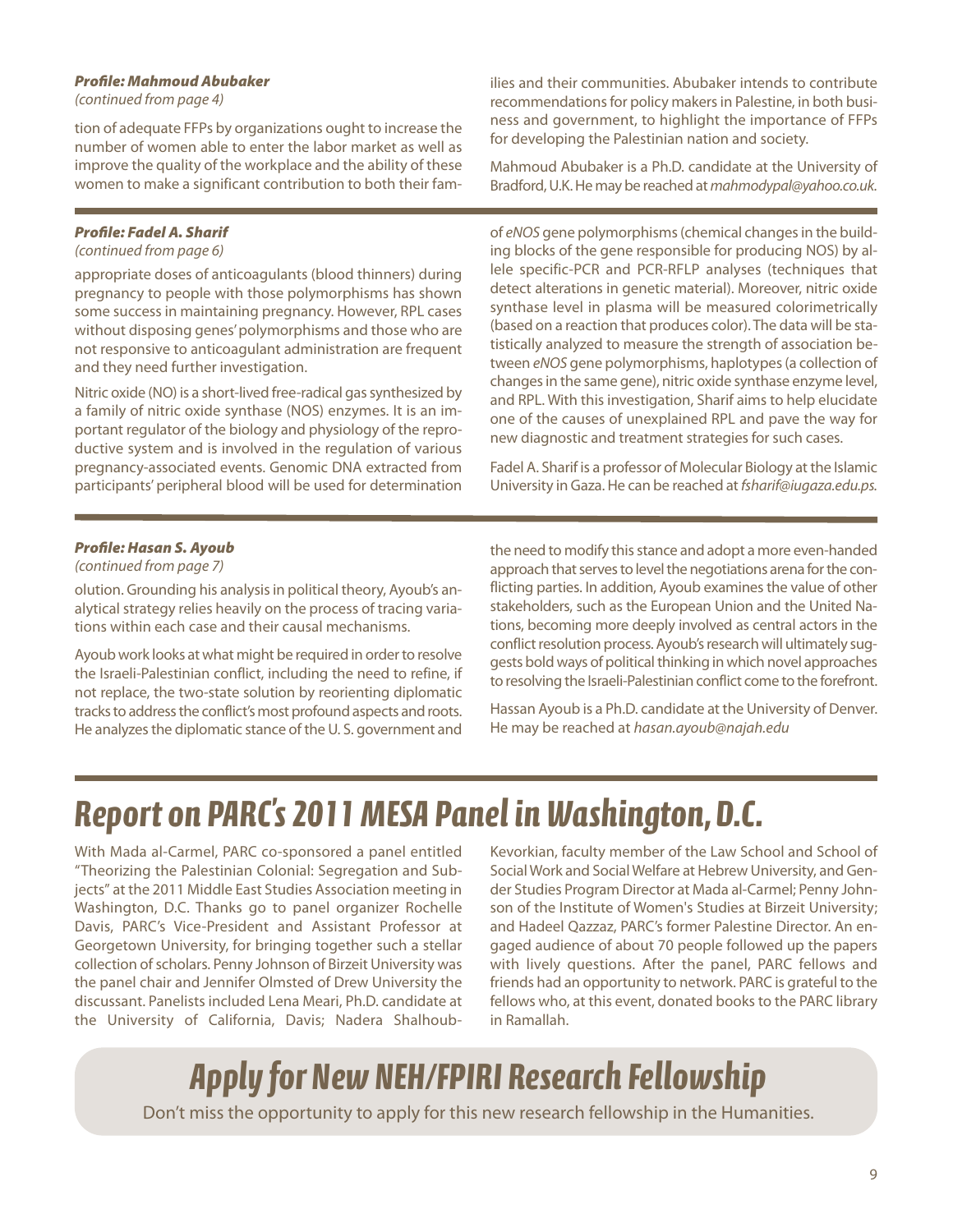## *2013 U.S.Faculty DevelopmentSeminar on Palestine May 16-27,2013 in Jerusalemand the West Bank*

### **Complete applications due January 25, 2013 • Awards announced March 15, 2013**

PARC announces its fourth Faculty Development Seminar on Palestine. This 12-day seminar is for U.S. faculty members with a demonstrated interest in, but little travel experience to, Palestine.

PARC will select 10 to 12 U.S. faculty members to participate in Jerusalem-based activities that will include lectures, workshops, and visits to local universities and other related institutions in the West Bank.

Through these activities, participants will learn about the region, deepen their knowledge of their particular fields of interest as they relate to Palestine, and build relationships with Palestinian academic colleagues.

Applicants must:

- Be U.S. citizens.
- Be full-time faculty members at recognized U.S. colleges or universities. Applicants may come from any academic discipline, including the humanities, social sciences, economics, law, health, and sciences.
- Have a demonstrated interest in Palestine.
- Have little previous travel experience to Palestine.
- Be willing to integrate their experiences from the seminar into their own teaching and/or pursue a joint research project or publication with a Palestinian colleague.
- Be a member of PARC. Please refer to PARC's website for membership information

PARC will make all arrangements for seminars, workshops, tours, and meetings with Palestinian academic colleagues. PARC will cover all expenses for in-country, group ground travel, accommodations, and group meals. International airfare, personal, and free day expenses will be the responsibility of each faculty member. In cases of demonstrated need, PARC will consider partial funding for international travel.

PARC will fund full international travel and participation for two professors from Historically Black Colleges and Universities and one professor from a Tribal College.

*Funding for these three participantsis provided by the Educational and Cultural Affairs Bureau through CAORC.*

For an application and more information about this program, please visit PARC at *http://parc-us-pal.org* or send an email to us.parc@gmail.com. (Please note that the 2013 FDS Program is contingent upon funding.)

## *2013-14 NEH/FPIRIFellowship Competition forScholars Conducting Field-Based Humanities Research in Palestine*

**Fellowship awards range from four to eight consecutive months. Selected fellows are awarded \$4,200 per month of the award.**

#### **Complete applications due January 4, 2013 • Awards announced March 8, 2013**

The Palestinian American Research Center (PARC) announces its first National Endowment for the Humanities (NEH) Fellowship Programs at Independent Research Institutions (FPIRI) competition for post-doctoral fellowships for research in Palestine. Important information about the fellowship competition:

- Fields of study include, but are not limited to, history, philosophy, religious studies, literature, literary criticism, and visual and performing arts. In addition, research that embraces a humanistic approach and methods will be considered.
- Applicants must be post-doctoral scholars.
- Applicants must propose a minimum of four consecutive months of research and a maximum of eight consecutive months of research that takes place in the West Bank.
- Selected fellows must work on their research full-time during their period of funding.
- Fellowship recipients must be U.S. citizens or have lived in the United States for a minimum of three years immediately preceding the application deadline.

To download an application, and for more information on PARC and the application process, go to http://parc-us-pal.org/ or contact us.parc@gmail.com.

*Funded by the National Endowment for the Humanities (NEH) under the Fellowship Programs at Independent Research* Institutions (FPIRI). PARC will award one to two fellowships each year for the next three years beginning in 2013.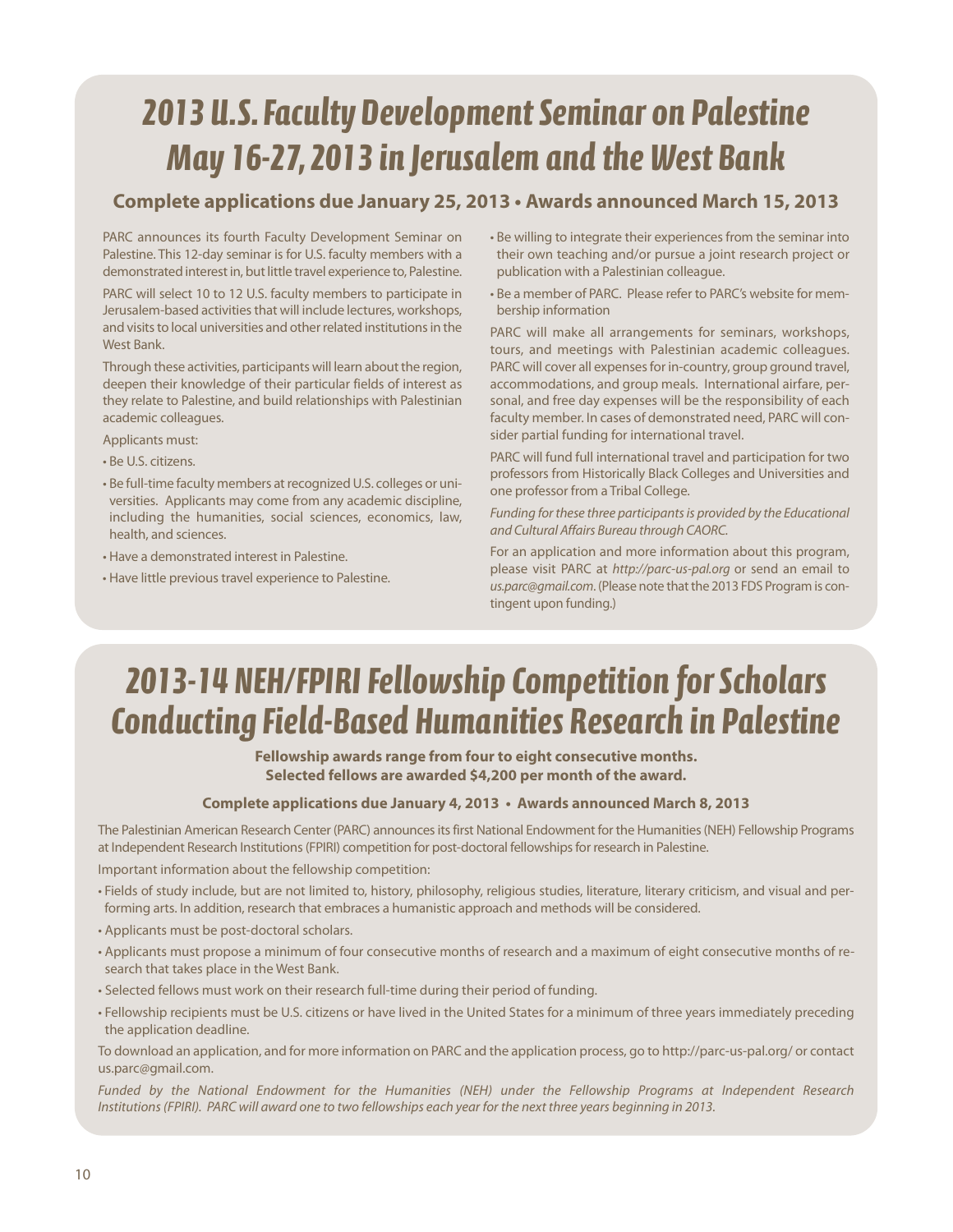## *2013-14 Fellowship Competition for U.S.Scholars Conducting Field-Based Research on Palestine*

**Fellowship awards from \$6,000 to \$10,000 Complete applications due January 4, 2013 Awards announced March 8, 2013**

PARC announces its 14th annual competition for U.S. doctoral and post-doctoral research fellowshipsin Palestinian studies.

Important information about the fellowship competition:

- Research must contribute to Palestinian studies. Any area of Palestinian studies will be considered, including the humanities, social sciences, economics, law, health and sciences. Purely scientific research is not eligible for this fellowship competition.
- Research must take place in Palestine, Israel, Jordan, or Lebanon.
- PARC funding is limited to one year of research.
- Individual and joint research projects are eligible for this competition.
- Applicants must be post-doctoral scholars, established researchers, or full-time doctoral students enrolled in a recognized degree program. Doctoral students must have fulfilled all preliminary requirements for the doc-

torate degree except the dissertation by the time the research commences. The fellowship will not cover tuition fees. Senior researchers without doctorates but with a record of academic publication are eligible. Applicants with a master's degree may only apply jointly with a post-doctoral scholar.

- Applicants must be U.S. citizens. U.S. permanent residents are not eligible for this competition.
- Applicants must be PARC members. Please refer to PARC's website for membership information.
- Former PARC fellows who received grants in the last three years are not eligible to apply.
- Applications from women and minorities are especially encouraged.

To download an application, and for more information on PARC, PARC membership, and the application process, go to *http://parc-us-pal.org* or contact *us.parc@gmail.com.*

*Funded by the U.S. Department of State's Educational and Cultural Affairs Bureau through an agreement with CAORC.*

# **CAORC Multi-Country** *Research Fellowship Competition*

The Council of American Overseas Research Centers (CAORC) Multi-Country Research Fellowship Program supports advanced regional or trans-regional research for U.S. doctoral and post-doctoral scholars. Preference will be given to candidates examining comparative and/or cross-regional research. Candidates must hold U.S. citizenship Scholars must carry out research in two or more countries outside the United States, and at least one of the countries in which research is conducted must host a participating American overseas research center. Nine awards of up to \$10,500 each will be awarded

> *Application Deadline: Tuesday, January 15, 2013.* For more information, visit *http://caorc.org/programs/multi.htm*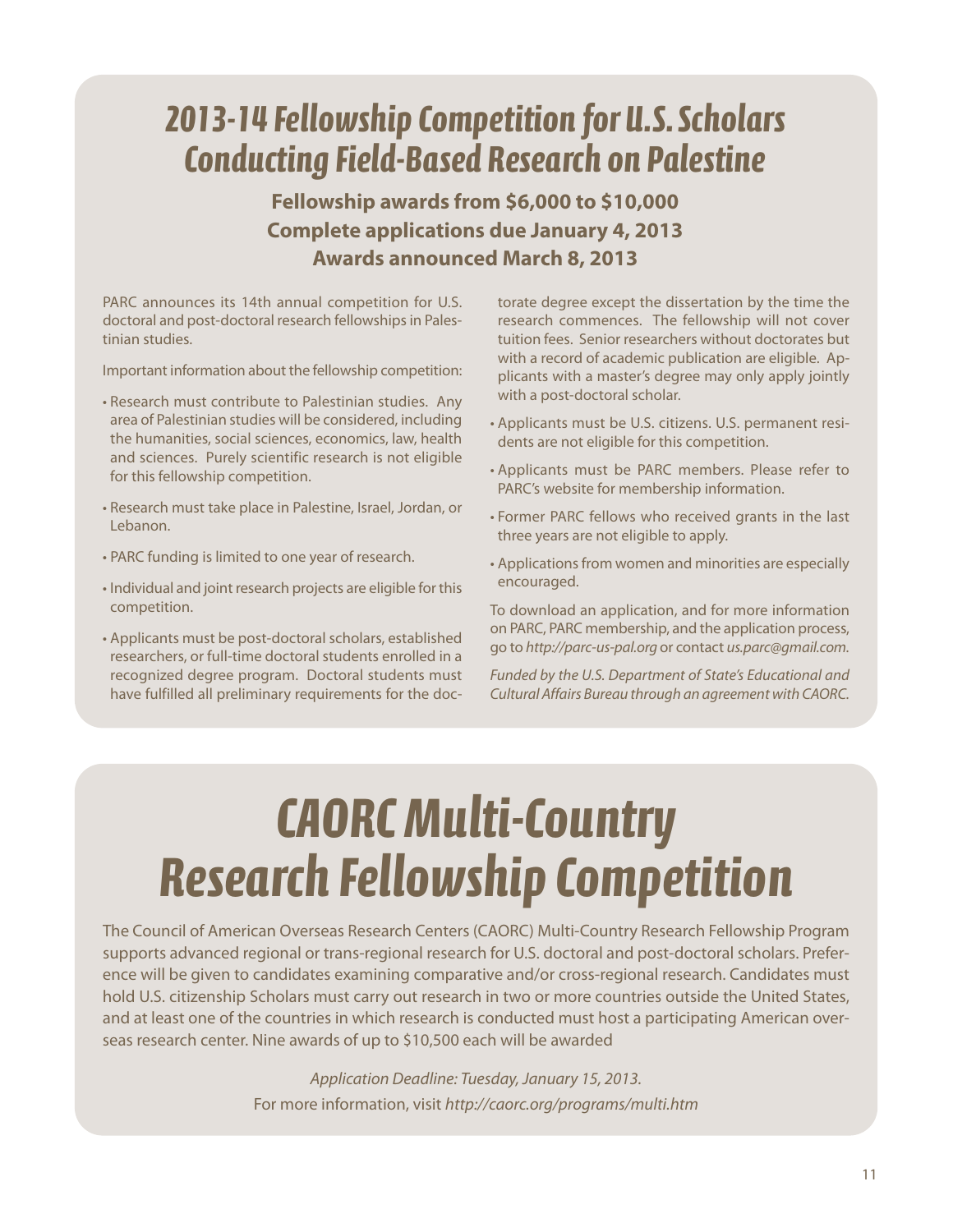### *MESA HIGHLIGHTS*

## *MESA 2012 Conference*

*November 17-20 Sheraton Denver Downtown Hotel Denver,Colorado*

## *Join the PARC Gathering at MESA for News and Art*

#### ◆ ◆ ◆

### *Saturday,November 17,3:30-5:00PM*

### *South Convention Lobby (Tower 2)*

Join PARC fellows and colleagues to hear about latest developments in Palestine and participate in a Silent Auction of rare Palestinian posters from http://palestineposterproject.org

PARC has compiled two lists of MESA highlights: one list includes panels and papers related to Palestine; a second list shows current and past PARC fellows, board members, and directors presenting on topics not related to Palestinian Studies. An asterisk (\*) by a name indicates a past or current PARC fellow, board member, or director.

### *Panels and papers related to Palestinian Studies*

#### **SESSION I: SATURDAy, NOV. 17, 5:30PM-7:30PM**

(3021) Remembering the First World War in the Middle East Organized by **Pheroze Unwalla** (School of Oriental and African Studies) Chair/Discussant: **Benjamin Carr Fortna** (SOAS, U of London) **Roberto Mazza** (Western Illinois U) *Once Upon a War: Memories of World War One in Palestine*

(3039) The Transformation of the Palestinian Peasantry: Capitalism, Reform, and Resistance in the Late Ottoman and British Mandate Eras

Organized by **Charles Anderson** (New York U) *British Rule and the Decomposition of the Palestinian Peasantry*

*Munir K. Fakher Eldin* (Birzeit U) *The Politics of Landholding in British-Ruled Palestine, 1921-1948, Land Reform and the Impoverishment of a Rural Society*

*Erik Freas* (Borough of Manhattan Community Col-CUNY) *Reform, Islam, and Palestine's Peasantry*

(3167) States, Markets, Media, and the Environment *Sophia Stamatopoulou-Robbins\** (Columbia U) *Seepage and Statecraft: Pollution in Post-Oslo Palestine*

#### **SESSION II: SUNDAy, NOV. 18, 8:30AM-10:30AM**

(3165) Palestine: The Mandate and Its Aftermath

Chair: **Michael R. Fischbach**\* (Randolph-Macon College) **Nicolas E. Roberts** (Sewanee: U of the South) **Mezna Qato**\* (U of Oxford) *Lessons in Self-Determination: Historiographies of Palestinian Pedagogical Emancipation (1948-1968) Fredrik Melton* (New York U) *Electrical Power: Infrastructural Concessionsin Early Mandatory Palestine*

*Laura Goffman* (New York U) *"Under the Strenuous Conditions of the Modern World": Organizing Arab Education in Mandatory Palestine Laura Fish* (U of Texas at Austin) *Publicized Violence: Photographed Realities of Palestine*

### *DON'TMISSTHE PARC PANEL!*

#### **SPONSORED By THE PAlESTINIAN AMERICAN RESEARCH CENTER AND** *JADALIYYA*

#### **SESSION III: SUNDAY, NOV. 18, 11AM-1PM**

(3059) Palestine and the Arab Revolutions Organized by **Sherene Seikaly**\* (American U in Cairo) Chair/Discussant: **Sherene Seikaly\*** (American U in Cairo) **Fadi Quran** (Birzeit U) *A New Generation of Palestinian Revolutionaries?* (To be read by Sherene Seikaly) **Halla Shoaibi** (American U) *The Arab Revolutions: Rethinking Women's Activism in Palestine* **TahreerA.Araj**\* (American U in Cairo) *Doesthe Road to Freedom Begin in Cairo? Palestinian Political Activism in Egypt Noura Erakat* (Georgetown U) *Palestinian Refugees and the* Arab Spring: Legal Regimes, Durable Solutions, and Outstand*ing Questions*

#### **SESSION IV: SUNDAy, NOV. 18, 2PM-4PM**

(2991) Cosmopolitanism and Modernity in the 20th Century Middle East

Organized by **Andrea l. Stanton** (U of Denver)

*Andrea L. Stanton* (U of Denver) *Cosmopolitanism and Consumption: Religion, Advertising, and National Identity in Mandate Palestine*

(2995) The Palestinians: Representation and Accountability Organized by **George Bisharat** (UC Hastings Col of the Law) Chair/Discussant: **George Bisharat** (UC Hastings Col of the Law)

**Osamah Khalil**\* (Syracuse U) *"Who are You?" The Politics and Limits of Representation and Accountability*

*Nimber Sultany* (Harvard U) *The Palestinian Citizensin Israel Khalil Shaheen* (Palestine Center for Policy Research and Strategic Studies) *Reform Movementsin the West Bank and Gaza Strip Diana Buttu* (Consultant) *Talk to Me!*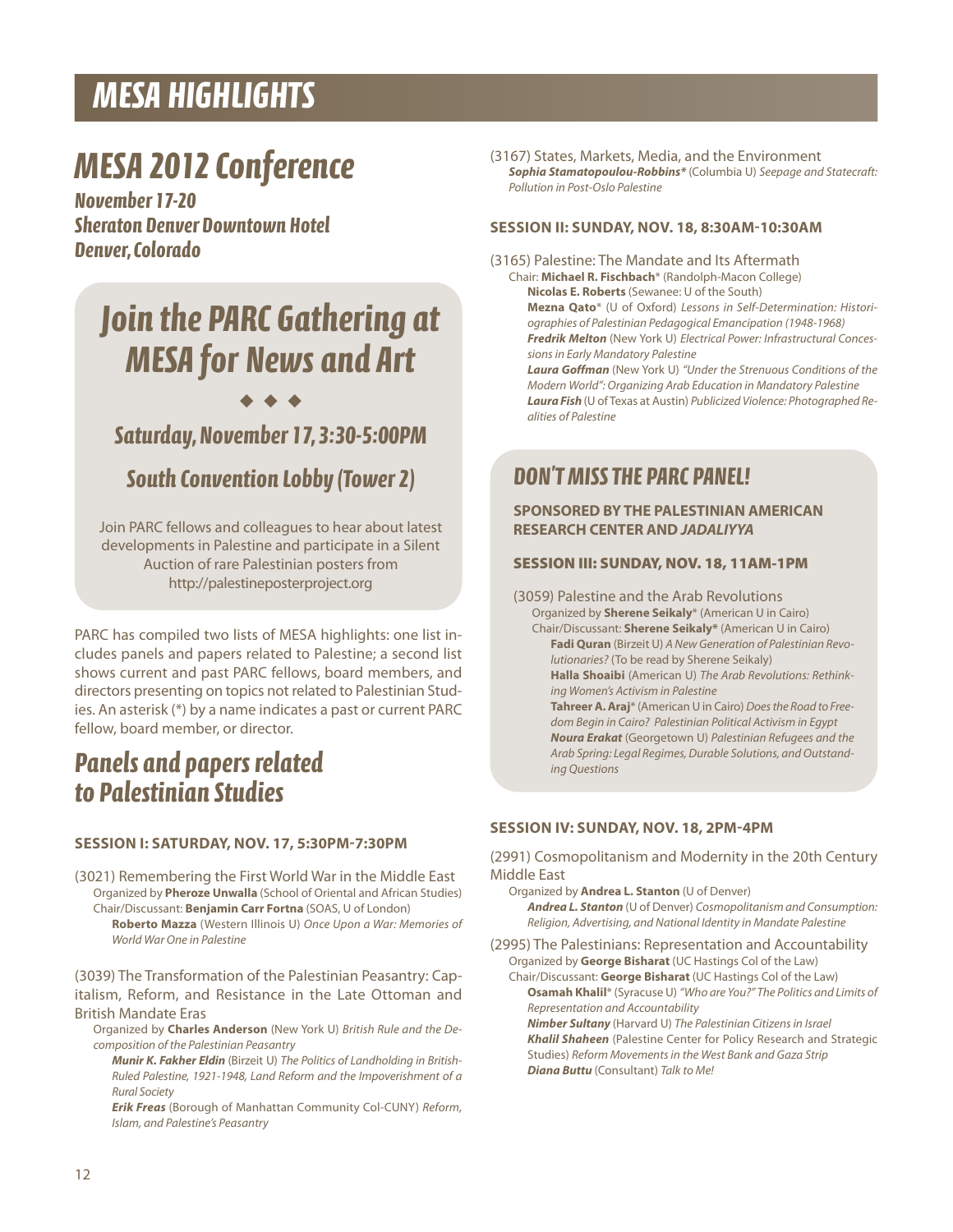### *MESA HIGHLIGHTS*

| (3008) Post-Ottoman Citizenship Discourses in the Arab Levant<br>Sponsored by the Syrian Studies Association<br>Organized by Lauren Banko* (School of Oriental and African Studies)<br>Nationality, Citizenship and Rights: Palestinian Counterdiscourses and Prac-<br>tices, 1920-1930<br>Discussant: Will Hanley (Florida State University)                                                                                                                                                   |  |
|-------------------------------------------------------------------------------------------------------------------------------------------------------------------------------------------------------------------------------------------------------------------------------------------------------------------------------------------------------------------------------------------------------------------------------------------------------------------------------------------------|--|
| Hilary Falb* (U of California Berkeley) "Are They Educating Their Pupils<br>for a World in which They are To Be First or Second?": Government Schools<br>and Citizenship in the Mandates for Mesopotamia (Iraq) and Palestine                                                                                                                                                                                                                                                                   |  |
| (3078) Content Based Arabic Second Language Instruction<br>(CBI): Issues and Practical Considerations, the CASA Experience<br>Sponsored by the Center for Arabic Study Abroad and the American U in Cairo<br>Chair: Iman Aziz Soliman (American U in Cairo)<br>Nadia Harb (American U in Beirut) The Role of Task Design in Content-<br>Based Instruction: The Case of Palestinian Literature Course                                                                                            |  |
| (3096) Politics and Literature Intertwined: The State Meets the<br>Citizen in the Modern Arab World<br>Organized by Caroleen Sayej (Conneticut Col)<br>Waed N. Athamneh (Indiana U) Commitment and Identity in Selected<br>Poems by Darwish                                                                                                                                                                                                                                                     |  |
| (3215) More than Meets the Eye: Spaces, Places, and<br>Monuments<br>Chair: Jacqueline Armijo (Qatar U)<br><b>Tamir Sorek</b> (U of Florida) The Distinctiveness of the Collective Narrative<br>of the Palestinians in Israel                                                                                                                                                                                                                                                                    |  |
| (3232) Thematic Conversation: The Arab Uprisings: Media<br>Representations of Women & Youth (Year 2)<br>Sponsored by the Encyclopedia of Women & Islamic Cultures<br>Organized by Therese Saliba (Evergreen State Col)<br>Suad Joseph (U of California, Davis)<br>Sarah Gualtieri (U of Southern California)<br><b>Linda Steet (SUNY Geneseo)</b><br>Bahar Davary (U of San Diego)                                                                                                              |  |
| SESSION V: SUNDAY, NOV. 18, 4:30PM-6:30PM                                                                                                                                                                                                                                                                                                                                                                                                                                                       |  |
| (3011) The United States and the Middle East: The End of the<br><b>American Century?</b><br>Organized by Osamah Khalil* (Syracuse U)<br>Chair: Nathan Citino (Colorado State U)<br>Discussant: Osamah Khalil* (Syracuse U)<br>Lisa Bunghalia* (Syracuse U) Between Military and Humanitarian: Con-<br>tours of the American Security State in Palestine                                                                                                                                         |  |
| (3109) The 1967 Watershed: The Arab-Israeli Conflict in the<br>Aftermath of the June War                                                                                                                                                                                                                                                                                                                                                                                                        |  |
| Organized by <b>Avi Raz</b> (U of Oxford)<br>Chair/Discussant: James L. Gelvin (UCLA)<br>Shay Malki (Ben Gurion U of the Negev) From Radicalism to Pragma-<br>tism: Egyptian Intellectual Discourse towards Israel, 1967-1977<br>Avi Raz (U of Oxford) The Bride and the Dowry: Israel's Foreign Policy of<br>Prevarication in the Aftermath of the June 1967 War<br><b>Olivia Sohns</b> (Cambridge U) Hostage to Fortune: President Johnson's<br>Arab-Israeli Policies after the June 1967 War |  |

*HillelGruenberg* (NewYork U) *"You're Still Here Too!??" Continuity and Change in 'Israeli-Arab' Policy after 1967*

#### **SESSION VII: MONDAy, NOV. 19, 8:30AM-10:30AM**

(3017) Roundtable: Palestinian Refugees and International Protection

Organized by **Neil Gabiam** (Iowa State U) Discussant: **Randa R. Farah** (Western U) **Kristine Beckerle** (Yale Law School) **Richard Wright** (United Nations)

(3193) Modern Media and Contemporary Culture Chair: **Claudia youakim** (U of Florida) **Andrea l. Stanton** (U of Denver) *The BBC and Its Children: Palestinian and Egyptian Broadcasting in the Middle East, 1934-49*

(3223) Thematic Conversation: Islamophobia, Anti-Semitism,

and Racism as Ideological Formations (Year 2) Organized by **Stephen P. Sheehi** (U of South Carolina)

Chair: **Sherman A. Jackson** (U of Southern California) **Israel Gershoni** (Inst for Advanced Study, Tel Aviv U) **Eve Troutt Powell** (U of Pennsylvania)

#### **SESSION VIII: MONDAy, NOV. 19, 11AM-1PM**

(3082) Breaking Commitment: Cause and Dissent in Contemporary Arabic Writing

Organized by **Tarek El-Ariss** (U of Texas at Austin) *Anatomy of Scandal* Chair: **Moneera Al-Ghadeer** (Qatar U)

**Drew Paul** (U of Texas at Austin) *Rewriting Home: New Forms of Commitment in Palestinian Literature*

(3136) Taking Place: Media Objects, Media Histories, and Middle East Studies

Organized by **Peter limbrick** (UC Santa Cruz) Chair: **Peter limbrick** (UC Santa Cruz) **Michael Allan** (U of Oregon) *Facing the Camera: The Place of Palestine in a History of Film Form*

#### (3231) Israel: Two Years after the Arab Spring

Sponsored by the Association for Israel Studies

Chair: **Robert O. Freedman** (Johns Hopkins U) **Joshua Teitelbaum** (Bar-Ilan U) *Israel, Saudi Arabia, and the Arab*

*Uprisings Ilan Peleg* (Lafayette U) *Israel's Reaction to the Arab Spring: A Domestic & International Explanation*

*Eyal Zisser* (Tel Aviv U) *Israel and the Arab World: Two Years after the Arab Spring*

#### **SESSION IX: MONDAy, NOV. 19, 2:30PM-4:30PM**

#### (3166) Palestine: Separation, Discontinuity and Social Movements

Chair: **Arturo Marzano** (European U Inst)

**Maia Carter Hallward**\* (Kennesaw State U) *Examining the Relations between Identity, 'Peace' and Activism in the Israeli-Palestinian Conflict Nadim Bawalsa* (New York U) *Identifying from Afar: Palestinian Emigrant Narratives before 1948*

*Ahmad Amara* (New York U) *Colonial Legal (Dis)Continuities in Palestine: The Negev Lands*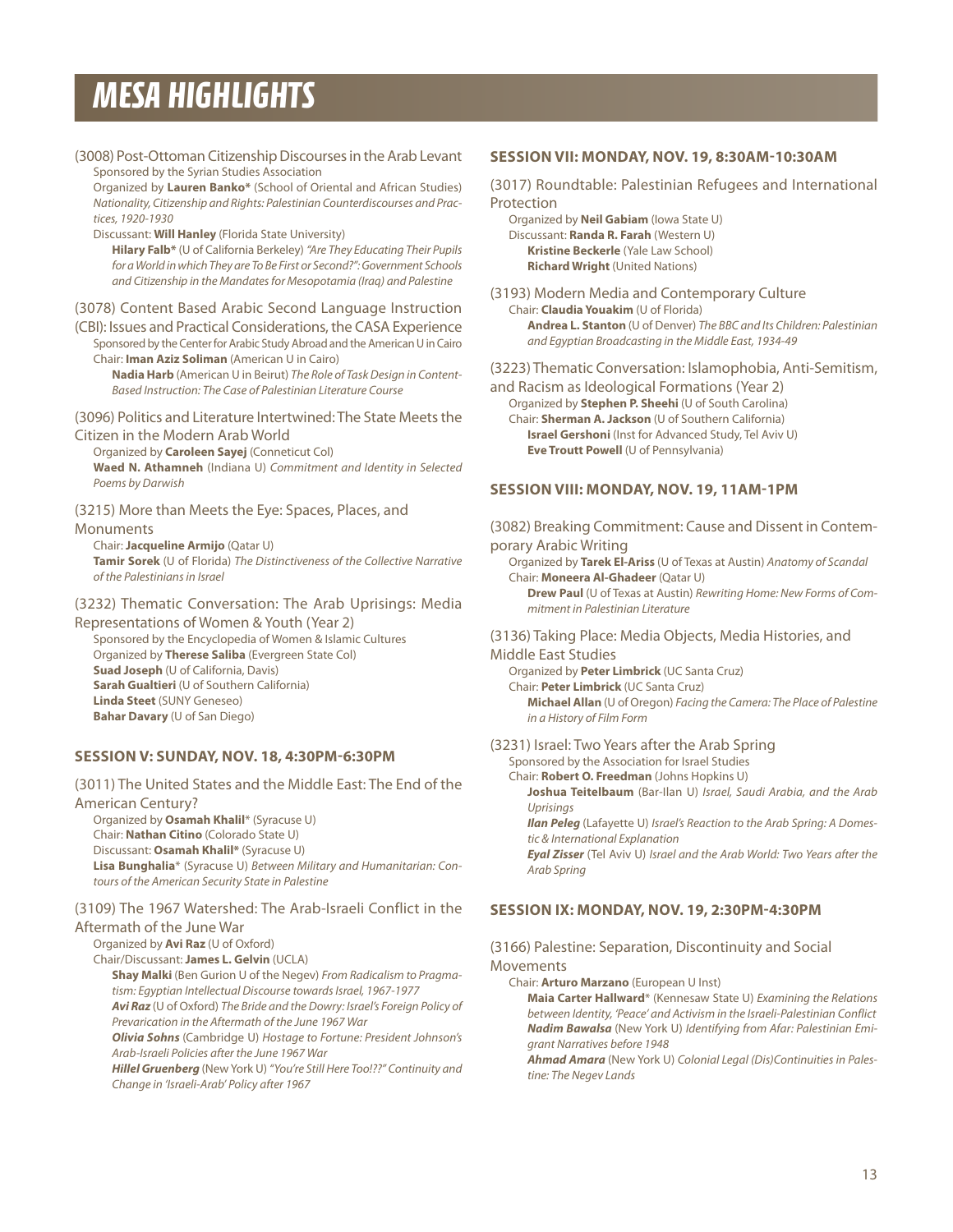## *MESA HIGHLIGHTS*

*Jamil Al Wekhian* (Kennesaw State U) *Examining the Relations between Identity, 'Peace' and Activism in the Israeli-Palestinian Conflict Sharri Plonski* (SOAS U of London) *Palestinian-Arab Citizens of Israel, the Struggle over Land, and the Politics of Space*

*Elizabeth Brownson* (UC Santa Barbara) *"He Left Me without Maintenance (Nafaqa)": Gendered Strategiesto Negotiating Maintenance Disputesin Mandate Palestine*

#### **SESSION XI: TUESDAy, NOV. 20, 8:30AM-10:30AM**

- (3012) Forgotten Legacy: Palestinians in Kuwait Sponsored by the Association for Gulf & Arabian Peninsula Studies Organized by **Mai Al-Nakib** (Kuwait U) *Kanafani in Kuwait: A Clinical Assessment*
	- Chair/Discussant: **Ann M. lesch**\* (American U in Cairo) **Shafeeq Ghabra** (Kuwait U) *Palestiniansin Kuwait Revisited Farrah Al-Nakib* (Kuwait U) *Shiber's City: Palestinian Urbanism in Kuwait*

**Rania Al-Nakib** (U of London, Inst of Education) *Palestinians and Education "Beginnings" in Kuwait*

(3187) Construction of Collective Identities **Shay Hazkani** (New York U) *"The Arabs are Our Brothers, Not the Ashkenazi Jews": Shaping an Arab Jewish identity in Israel, 1948-1959*

### (3142) Russian and Soviet Strands in Arabic Literature

Organized by **Spencer Scoville**\* (U of Michigan) Chair/ Discussant: **Alexander Knysh** (U of Michigan)

**Spencer Scoville**\* (U of Michigan) *MaHabbat al-WaTan: Shifting Allegiancesin Khalil Baydas' Russian Translations*

#### **SESSION XII: TUESDAy, NOV. 20, 11AM-1PM**

(3154) Palestinian Counter-Maps and Counter-Strategies

Organized by **linda Quiquivix** (U of North Carolina at Chapel Hill) *Salim Tamari* (Inst for Palestine Studies) *Ottoman Cartography and the Shifting Ethnography of Palestine Omar Tesdell*\* (U of Minnesota) *Reimagining the Land: Questions of Representation in Palestinian Cartography Nora Akawi* (Independent Scholar) *Atlas of Palestine 2.0 Linda Quiquivix* (U of North Carolina at Chapel Hill) *The CadastralMap and the Destruction of the Common*

#### **SESSION XIII: TUESDAy, NOV. 1:30PM-3:30PM**

(3049) Jews, Muslims and Christians in Ottoman and Mandatory Palestine: New Perspectives for Research Organized by **Abigail Jacobson**\* (Brandeis U) Chair: **Ami Ayalon** (Tel Aviv U) Discussant: **Salim Tamari** (Inst for Palestine Studies) **NoahHaiduc-Dale** (Waynesburg U) *The Al-Bahri Affair: An Interpretation of Religious Violence Liora R. Halperin* (Princeton U) *Resituating the Yishuv in its Arabic Speaking Context Andrew Patrick* (Princeton U) *Confession over Community: Forced Decisionsin 1919 Palestine Jonathan Gribetz* (Rutgers U) *"To Respond to the Lies Hurled at the Israelite Nation": Methodical Challenges in the Study of Jewish Arabic Religious Apologeticsin the Fin de Siècle Abigail Jacobson*\* (Brandeis U) *Jews from Middle East Descent and*

## *BecomeMore Involvedwith PARC*

### Nominations open for member rep on PARC board of director

Please contact PARC to nominate candidates to run for two membership representative slots on PARC's board of directors. Elections will be Spring 2013.

## *FollowPARC on Facebook and Twitter!*

*Jewish-Arab Relationsin Mandatory Palestine*

For news and updates in Palestinian Studies, follow PARC on Facebook and Twitter.

### **Twitter**

*@parc\_us\_pal*

#### **Facebook** *www.facebook.com/Palestinian*

*AmericanResearchCenter*

*Visit PARC at http://parc-us-pal.org for up-to-dateinformation on fellowships,current activities,and resources on Palestine.*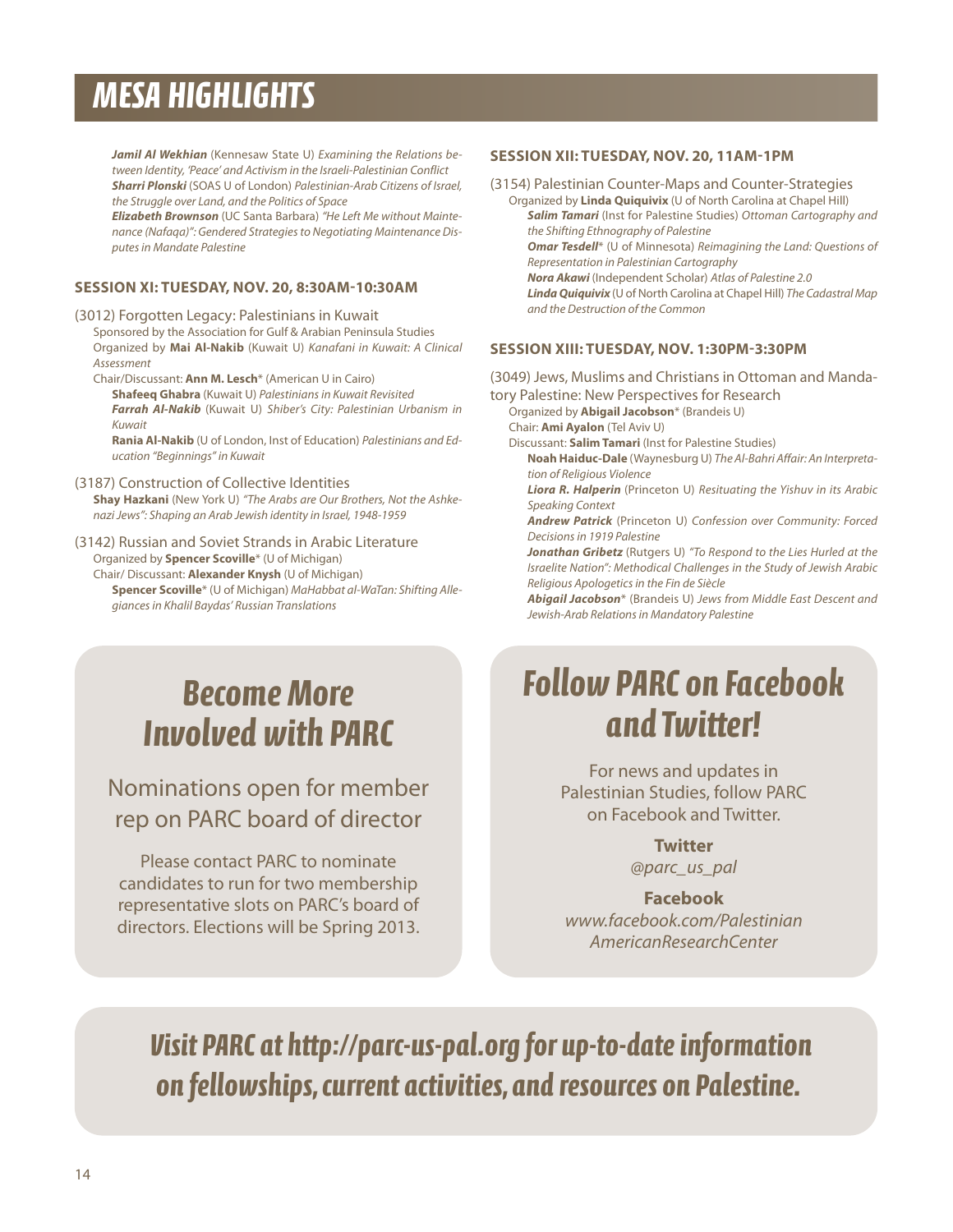## *Sessions Not Related to Palestinian Studieswith* **PARC Fellows or Board Members**

#### **SESSION I: SATURDAy, NOV. 17, 5:30PM-7:30PM**

- (3126) Tunisia's Forgotten Literary Avant-Garde **Kimberly Katz**\* (Towson U)
- (3227) Teaching the Arab Uprisings **Heidi Morrison**\* (U of Wisconsin, La Crosse)

#### **SESSION III: SUNDAy, NOV. 18, 11AM-1PM**

(3013) The Americans are Coming: Assessing the Impact of the Expansion of US Study Abroad in the Arab World Chair: **Ann M. lesch**\* (American U in Cairo)

(3135) In the Shadow of the ColdWar: Modern Art in the Arab **World** 

Organizer: **Sarah Rogers**\* (Darat al Funun)

(3240) Special Session: How the Arab Uprisings Have Made Us Rethink What We Knew about the Arab World **Joel Beinin**\* (Stanford U) **Nathan J. Brown\*** (George Washington U)

#### **SESSION IV: SUNDAy, NOV. 18, 2PM-4PM**

(3111) State of the Field: Agriculture and Colonial Rule in Egypt, 1870-1952 Chair/Discussant: **Sherene Seikaly**\* (American U in Cairo)

#### **SESSION VII: MONDAy, NOV. 19, 8:30AM-10:30AM**

(3108) Gender and Entrepreneurship in the MENA Region **Jennifer Olmsted**\* (Drew U)

#### **SESSION IX: MONDAy, NOV. 19, 2:30PM-4:30PM**

(3181) Contested Politics of Gender and Sexuality **Angel M. Foster**\* (U of Ottawa & Ibis Reproductive Health)

(3226) Thematic Conversation: Whither the Iranian Diaspora (Year 3)

**Persis M. Karim\*** (San Jose State U)

### *Donate books and resources to PARC's Ramallah Library*

Your resources may be useful to Palestinian researchers.

For more information, please contact PARC at *us.parc@gmail.com.*

#### **SESSION X: MONDAy, NOV. 19, 5PM-7PM**

(3051) Forbidden Love, Illicit Sex: Unsanctioned (Extra) Marital Practices in Modern Egypt Chair: **Judith E. Tucker**\* (Georgetown U)

(3036) The Current State of Arab American Studies from Graduate Student Perspectives Discussant: **Karam Dana**\* (Harvard U)

#### **SESSION XI: TUESDAy, NOV. 20, 8:30AM-10:30AM**

(3069) Animal Studies in the Middle East: Opening the Cage to Inquiry Chair/Organizer: **Heidi Morrison**\* (U of Wisconsin, La Crosse)

(3058) Perspectives on Female Agency in Classical Fiqh Discussant: **Judith Tucker**\* (Georgetown U)

#### **SESSION XII: TUESDAy, NOV. 20, 11AM-1PM**

(3076) The Arab Spring: Authoritarian Reincarnation, Transition, or Revolution Chair/Discussant: **Julian M. Schwedler**\* (U of Massachusetts)

(3208) Women's Agency **Manal A. Jamal**\* (James Madison U)

#### **SESSION XIII: TUESDAy, NOV. 1:30PM-3:30PM**

(3045) Seasons of Activism and Dissent: Preludes to the 'Arab Spring'

Discussant: **Christopher Stone**\* (Hunter Col, CUNY)

(3046) Famine and Starvation in the Modern Middle East: Environmental Causes, Social Crises, Political Consequences Chair/Discussant: **Zachary lockman**\* (New York U)

(3225) Thematic Conversation: Disciplining a Religious Scholar/Secular Divide:"Secular States"(Year 2) **loren lybarger**\* (Ohio U, Athens)

### *Help PARC Build an AlumniFellow Bibliography for our Website*

Please help PARC build our Website resources with information on your publications related to Palestine. Send complete bibliographic information to us.parc@gmail.com. (If you did not receive an earlier email on this, we may not have your current email address.)